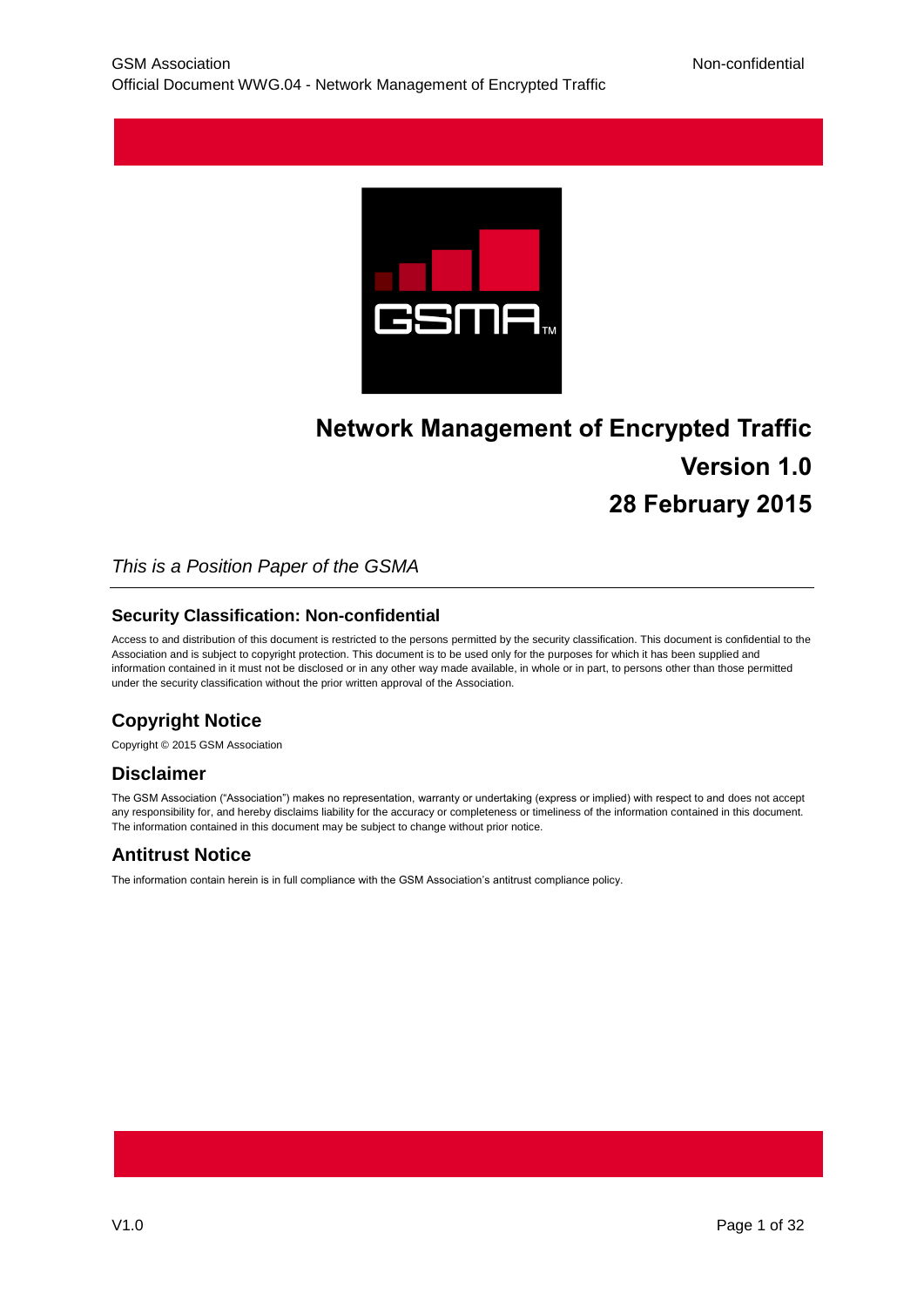# **Table of Contents**

|       |                                                                    | 4                                                                                                                                                                                                                                                                                                                                                                                                                                                                                        |
|-------|--------------------------------------------------------------------|------------------------------------------------------------------------------------------------------------------------------------------------------------------------------------------------------------------------------------------------------------------------------------------------------------------------------------------------------------------------------------------------------------------------------------------------------------------------------------------|
| 1.1   | Overview                                                           | 4                                                                                                                                                                                                                                                                                                                                                                                                                                                                                        |
| 1.2   | Scope                                                              | 4                                                                                                                                                                                                                                                                                                                                                                                                                                                                                        |
| 1.3   | Abbreviations and Definition of Terms                              | 4                                                                                                                                                                                                                                                                                                                                                                                                                                                                                        |
| 1.4   | <b>Document Cross-References</b>                                   | $\sqrt{5}$                                                                                                                                                                                                                                                                                                                                                                                                                                                                               |
|       |                                                                    | $\overline{7}$                                                                                                                                                                                                                                                                                                                                                                                                                                                                           |
| 2.1   | Mitigations that are not recommended (out of scope)                | 8                                                                                                                                                                                                                                                                                                                                                                                                                                                                                        |
|       |                                                                    | 8                                                                                                                                                                                                                                                                                                                                                                                                                                                                                        |
|       |                                                                    | $\boldsymbol{9}$                                                                                                                                                                                                                                                                                                                                                                                                                                                                         |
| 4.1   | <b>Existing mitigations</b>                                        | $9\,$                                                                                                                                                                                                                                                                                                                                                                                                                                                                                    |
| 4.1.1 | Disabling encryption to the Google DCP: Google Canary URL          | $9\,$                                                                                                                                                                                                                                                                                                                                                                                                                                                                                    |
|       | Google Proxy Bypass filters                                        | 10                                                                                                                                                                                                                                                                                                                                                                                                                                                                                       |
| 4.1.3 | Deploying Google Proxy within the operators' network               | 12                                                                                                                                                                                                                                                                                                                                                                                                                                                                                       |
| 4.1.4 | TLS Server Name Indication extension                               | 12                                                                                                                                                                                                                                                                                                                                                                                                                                                                                       |
| 4.1.5 | <b>Heuristics</b>                                                  | 13                                                                                                                                                                                                                                                                                                                                                                                                                                                                                       |
| 4.1.6 | Traffic management at lower network layers                         | 14                                                                                                                                                                                                                                                                                                                                                                                                                                                                                       |
| 4.2   | Mitigations under investigation                                    | 16                                                                                                                                                                                                                                                                                                                                                                                                                                                                                       |
| 4.2.1 | Encouraging uptake of HTTP/2 without transport layer encryption    | 16                                                                                                                                                                                                                                                                                                                                                                                                                                                                                       |
|       | <b>Object Level Encryption</b>                                     | 17                                                                                                                                                                                                                                                                                                                                                                                                                                                                                       |
|       | Device and cloud based filters                                     | 18                                                                                                                                                                                                                                                                                                                                                                                                                                                                                       |
|       | TCP encryption without Authentication                              | 20                                                                                                                                                                                                                                                                                                                                                                                                                                                                                       |
| 4.3   | Managing 'end to end' HTTPS encryption                             | 21                                                                                                                                                                                                                                                                                                                                                                                                                                                                                       |
| 4.4   | <b>HTTPS</b> today                                                 | 21                                                                                                                                                                                                                                                                                                                                                                                                                                                                                       |
| 4.4.1 | What the network can know and mitigate                             | 21                                                                                                                                                                                                                                                                                                                                                                                                                                                                                       |
|       | What the network may infer from heuristics                         | 22                                                                                                                                                                                                                                                                                                                                                                                                                                                                                       |
| 4.4.3 | Evolving encryption standards which may further hinder the network | 23                                                                                                                                                                                                                                                                                                                                                                                                                                                                                       |
| 4.4.4 |                                                                    | 23                                                                                                                                                                                                                                                                                                                                                                                                                                                                                       |
| 4.4.5 | Opportunistic encryption                                           | 23                                                                                                                                                                                                                                                                                                                                                                                                                                                                                       |
| 4.4.6 |                                                                    | 23                                                                                                                                                                                                                                                                                                                                                                                                                                                                                       |
| 4.4.7 |                                                                    | 24                                                                                                                                                                                                                                                                                                                                                                                                                                                                                       |
|       | Smarter encryption: proposals to help network visibility           | 25                                                                                                                                                                                                                                                                                                                                                                                                                                                                                       |
|       |                                                                    | 25                                                                                                                                                                                                                                                                                                                                                                                                                                                                                       |
|       |                                                                    | 25                                                                                                                                                                                                                                                                                                                                                                                                                                                                                       |
|       |                                                                    | 26                                                                                                                                                                                                                                                                                                                                                                                                                                                                                       |
|       | approaches?                                                        | 26                                                                                                                                                                                                                                                                                                                                                                                                                                                                                       |
| 4.6   | New transport methodologies and impact on network visibility       | 26                                                                                                                                                                                                                                                                                                                                                                                                                                                                                       |
| 4.6.1 | Multipath TCP (MPTCP)                                              | 26                                                                                                                                                                                                                                                                                                                                                                                                                                                                                       |
| 4.6.2 | Multiplexed HTTP/2 over TLS                                        | 27                                                                                                                                                                                                                                                                                                                                                                                                                                                                                       |
| 4.6.3 | <b>QUIC</b>                                                        | 27                                                                                                                                                                                                                                                                                                                                                                                                                                                                                       |
| 4.6.4 | <b>STS</b>                                                         | 27                                                                                                                                                                                                                                                                                                                                                                                                                                                                                       |
| 4.6.5 | Bandwidth negotiation between client and network                   | 28                                                                                                                                                                                                                                                                                                                                                                                                                                                                                       |
| 4.7   | Other factors affecting HTTPS uptake                               | 28                                                                                                                                                                                                                                                                                                                                                                                                                                                                                       |
|       | 4.5<br>4.5.1<br>4.5.3<br>4.5.4                                     | <b>Introduction</b><br><b>Recommendations for Encrypted Mitigation options</b><br><b>Summary of technical mitigations</b><br><b>Analysis of mitigations</b><br>4.1.2<br>4.2.2<br>4.2.3<br>4.2.4<br>4.4.2<br><b>TLS 1.3</b><br><b>QUIC Crypto</b><br><b>IETF TCPINC working group</b><br>Multiparty Content Integrity and Confidentility (MCIC)<br>4.5.2<br><b>Attribute-Based Encryption</b><br><b>TCP Minion and SPUD</b><br>Why would content servers implement these network friendly |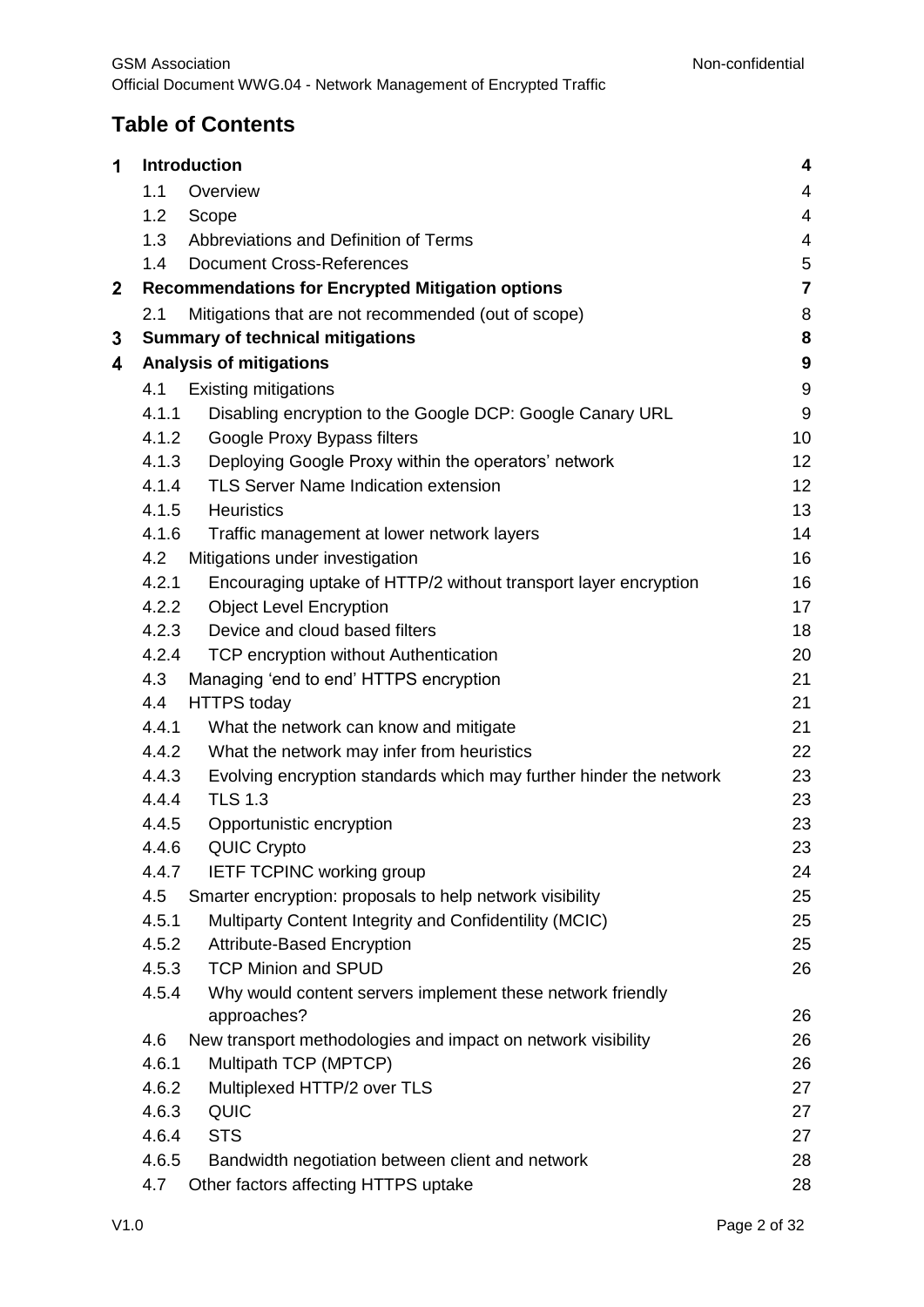| 4.7.1   | Uptake of HTTPS by content servers               | 28 |
|---------|--------------------------------------------------|----|
| 4.7.2   | HTTPS 'as a service'                             | 29 |
| 4.7.3   | Mixed content                                    | 29 |
| 4.8     | Summary and recommendations for end-to-end HTTPS | 29 |
| 4.8.1   | Collective action on end-to-end HTTPS            | 29 |
|         | 4.8.2 Individual operator action                 | 29 |
| Annex A | <b>Categorisation of Use Cases</b>               | 30 |
| 4.9     | Use-cases out-of-scope for this paper            | 30 |
| Annex B | <b>Document Management</b>                       | 32 |
| B.1     | Document History                                 | 32 |
| B.2     | Other Information                                | 32 |
|         |                                                  |    |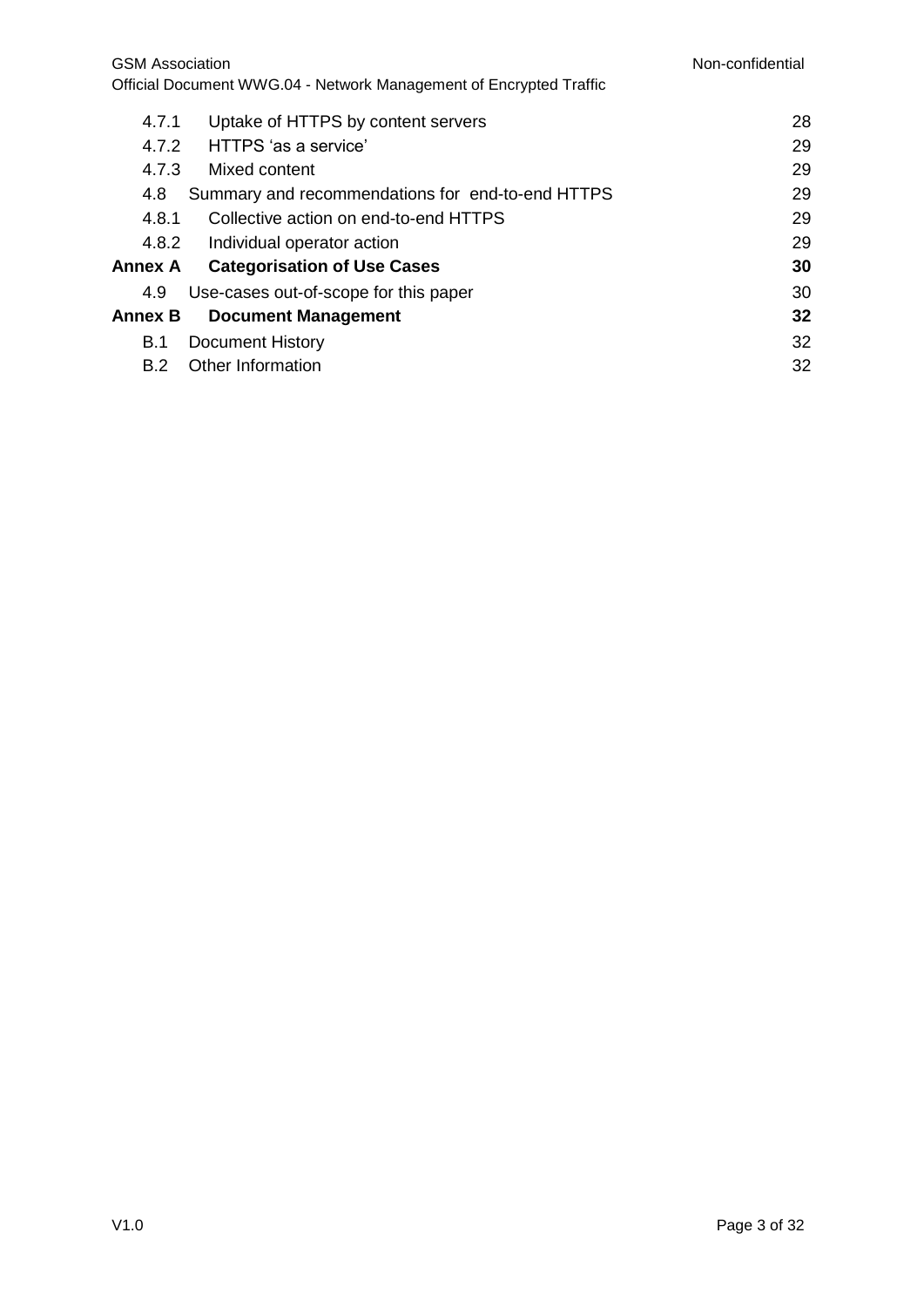#### <span id="page-3-0"></span> $\blacktriangleleft$ **Introduction**

# <span id="page-3-1"></span>**1.1 Overview**

Encrypted Web traffic is expected to continue its upward trend, driven by increased privacy awareness, uptake by major players and advocacy from the IETF and W3C. This document describes the technical details of options to persist certain network management functions for encrypted traffic. These options are categorised into two main sections: first, where traffic has been encrypted by opt-in to a browser proxy, and second, where HTTPS is used end-toend between the content server and client . There are existing and future solutions described in the document in addition to advice on whether the mitigation option requires single or joint operator action to proceed.

# <span id="page-3-2"></span>**1.2 Scope**

This document is aimed towards technical architects with knowledge of the operator network traffic management functions, browser vendors and middleware/proxy vendors. Information on non-network impacting workarounds is also provided.

The document captures the mitigations identified to ensure that operators can execute on their traffic management requirements, as identified in the proxy use case document, in IETF HTTP BIS Working Group [\[Ref 1\]](#page-4-1). These use cases have been broadly categorised, and each mitigation will indicate the category of use case that it applies to. Where a mitigation option involves a technical integration at the network, that information is also detailed.

| <b>Term</b>                                      | <b>Description</b>                                                                                                                                                                                                                                                                                                                                                                                                                         |
|--------------------------------------------------|--------------------------------------------------------------------------------------------------------------------------------------------------------------------------------------------------------------------------------------------------------------------------------------------------------------------------------------------------------------------------------------------------------------------------------------------|
| Accommodating<br>or Browser<br>Proxies           | Proxies that optimise web traffic for mobile browsers. These proxies cache,<br>compress and accelerate traffic delivery. Opera Mini is the most common example.                                                                                                                                                                                                                                                                            |
| <b>Browser</b>                                   | A web browser; most commonly: Google Chrome, Mozilla's Firefox, Apple's Safari,<br>Opera, or Microsoft's Internet Explorer.                                                                                                                                                                                                                                                                                                                |
| <b>HTTP/1.1</b>                                  | Existing version of the HTTP protocol most often used.                                                                                                                                                                                                                                                                                                                                                                                     |
| HTTP/2                                           | The evolution of the HTTP protocol. Based on Google's SPDY protocol and<br>currently being designed by the IETF.                                                                                                                                                                                                                                                                                                                           |
| HTTP://or<br>HTTPS:// URIs                       | URIs (or URLs, in this context they are the same thing) which start with HTTP:// or<br>HTTPS://. HTTPS:// URIs are addressed which are being carried over TLS or SSL.                                                                                                                                                                                                                                                                      |
| TLS for HTTP://<br>URIs, HTTPS://<br><b>URIS</b> | TLS is defined below. These two terms refer to the use of TLS for HTTP:// URIs<br>where a content provider has not enacted TLS encryption themselves but the<br>browser vendor has done so on their behalf. TLS encryption for HTTPS:// URIs is<br>where a content provider has made the conscious effort to encrypt their content by<br>purchasing a certificate, configuring their servers and serving resources using<br>HTTPS:// URIs. |
| <b>IETF</b>                                      | Internet Engineering Task Force. An individual-membership based organisation<br>which set standards for the internet.                                                                                                                                                                                                                                                                                                                      |
| Opportunistic<br>Encryption                      | When a browser chooses to upgrade HTTP/2 traffic on an HTTP:// URI to utilise<br>TLS using a 'relaxed' version of TLS. Please see the References section for the<br>IETF draft which explains this in detail.                                                                                                                                                                                                                              |

# <span id="page-3-3"></span>**1.3 Abbreviations and Definition of Terms**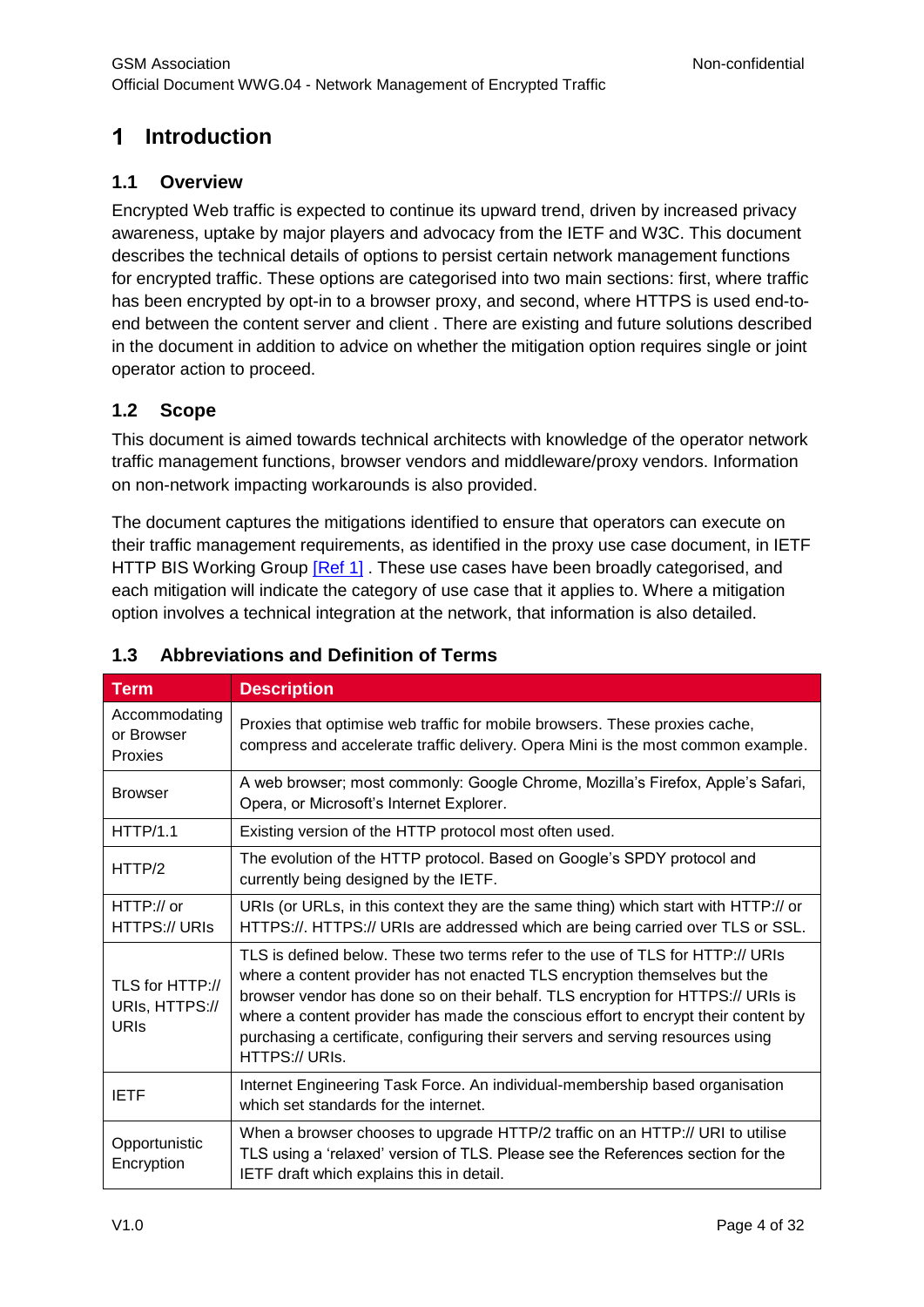GSM Association **Non-confidential** Official Document WWG.04 - Network Management of Encrypted Traffic

| Term                           | <b>Description</b>                                                                                                                                                                                                                                                             |
|--------------------------------|--------------------------------------------------------------------------------------------------------------------------------------------------------------------------------------------------------------------------------------------------------------------------------|
| QoS                            | Quality of Service.                                                                                                                                                                                                                                                            |
| <b>SPDY</b>                    | Pronounced 'speedy'. Google's originally designed new version of the HTTP/1.1<br>protocol. Due to its maturity it was used as the basis for HTTP/2.0, but it is not the<br>same as HTTP/2.                                                                                     |
| TCP                            | Transmission Control Protocol. A Transport Layer protocol which carries much of<br>the internet's traffic. TCP operator's bandwidth control and in-order packet delivery<br>making it a 'reliable' protocol.                                                                   |
| TLS                            | Transport Layer Security, a cryptographic protocol which is designed to provide<br>communication security over the Internet. TLS encrypts data at the Application<br>Layer and offers end-to-end encryption by the use of certificates and key<br>exchange.                    |
| <b>Trusted Proxy</b>           | A proxy that runs separate TLS sessions between the client and the proxy, and the<br>proxy and the content server to allow operator and other services to still function for<br>TLS based traffic. A user will have the power to 'opt-in' or 'opt-out' of using this<br>proxy. |
| User Agent                     | A web browser (in this context).                                                                                                                                                                                                                                               |
| Website,<br>Webpage,<br>Webapp | Synonymous terms for web content delivered by HTTP (in most cases, video<br>content may be delivered by other protocols).                                                                                                                                                      |

# <span id="page-4-1"></span><span id="page-4-0"></span>**1.4 Document Cross-References**

| <b>Ref</b> | <b>Document</b><br><b>Number / Name</b>         | <b>Title</b>                                                      |
|------------|-------------------------------------------------|-------------------------------------------------------------------|
| $[1]$      | <b>IETF Proxy Use Case Stories</b>              | HTTPS://github.com/HTTP2/HTTP2-spec/wiki/Proxy-User-Stories       |
| $[2]$      | Google DCP                                      | <b>Google Data Compression Proxy</b>                              |
| $[3]$      | Google PBF                                      | <b>Google Proxy Bypass Filters</b>                                |
| [4]        | <b>IETF TLS Extension</b>                       | HTTP://tools.ietf.org/html/rfc6066#page-6                         |
| [5]        | <b>IETF Server Name Indication</b><br>Extension | <b>IETF Server Name Indication Extension</b>                      |
| [6]        | <b>IETF DiffServ</b>                            | <b>IETF RFC 2474 - Defintion of Differentiated Services Filed</b> |
| $[7]$      | <b>IETF ECN</b>                                 | <b>IETF RFC 3168 - Explicit Congestion Notification to IP</b>     |
| [8]        | <b>IETF MPLS</b>                                | <b>IETF RFC 3031 - Multiprotocol Label Switching Architecture</b> |
| [9]        | <b>IETF DiffServ</b>                            | IETF RFC 2475 - Architecture for Differentiated Services          |
| $[10]$     | <b>IETF EAP</b>                                 | <b>IETF - Explicitely Auhtenticated Proxy draft</b>               |
| $[11]$     | <b>IETF HTTP2 draft</b>                         | HTTP://tools.ietf.org/html/draft-ietf-HTTPbis-HTTP2-14.           |
| $[12]$     | IETF HTTP2 implementation                       | HTTPS://github.com/HTTP2/HTTP2-spec/wiki/Implementations          |
| $[13]$     | <b>IETF JSON Web Encryption</b>                 | HTTP://tools.ietf.org/html/draft-ietf-jose-json-web-encryption-31 |
| $[14]$     | W3C Sub Resource Integrity                      | HTTP://www.w3.org/TR/SRI                                          |
| $[15]$     | Apple iOS Understanding<br>restrictions         | HTTP://support.apple.com/kb/HT4213                                |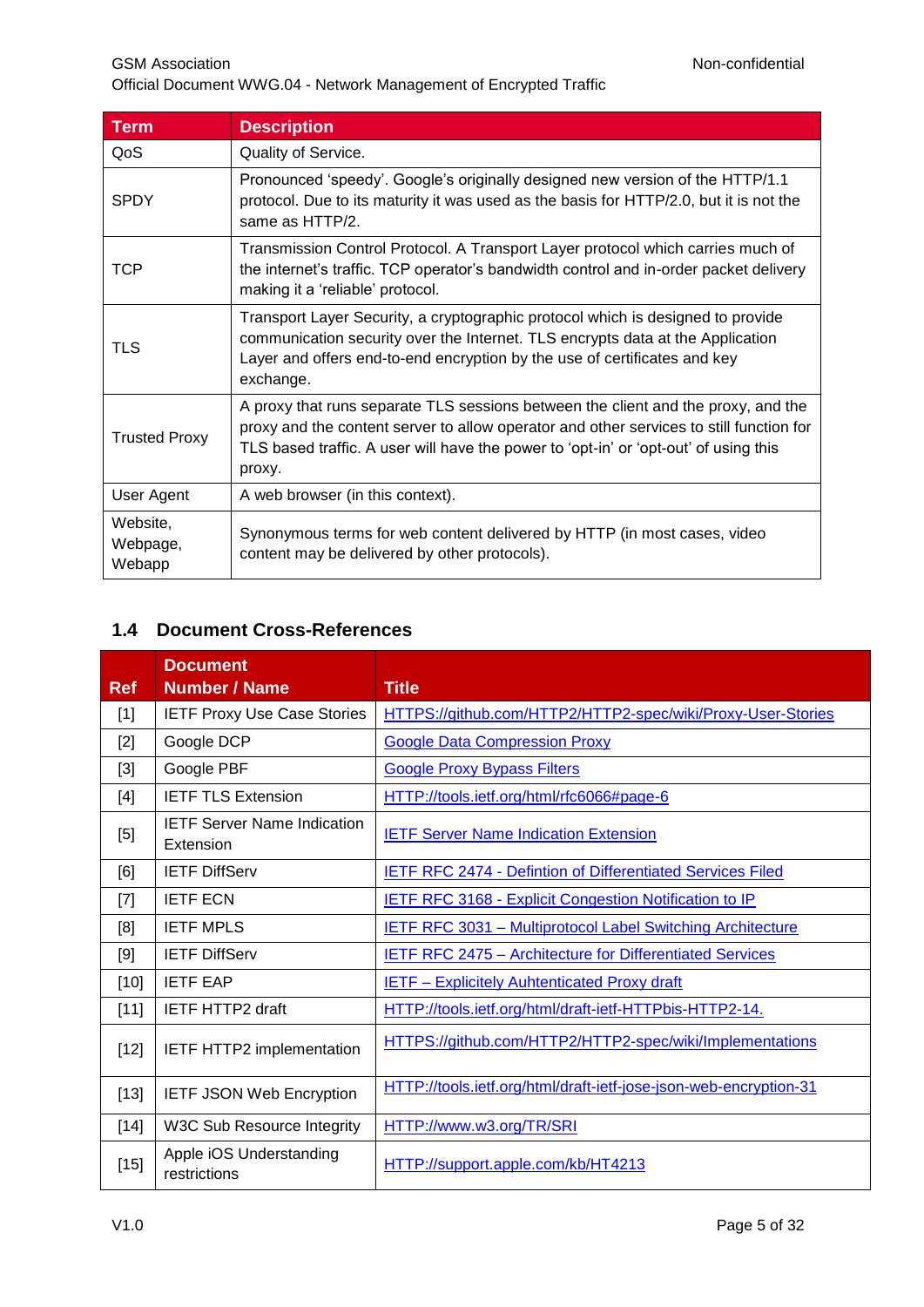| $[16]$ | Android Net Nanny app                                                                                       | HTTP://www.i-technosoft.co.uk/android-software/netnanny-android                                                                                                                                                                                                                                                    |
|--------|-------------------------------------------------------------------------------------------------------------|--------------------------------------------------------------------------------------------------------------------------------------------------------------------------------------------------------------------------------------------------------------------------------------------------------------------|
| $[17]$ | AVG' Family Safety solutions                                                                                | iOS: HTTPS://itunes.apple.com/us/app/avg-family-<br>safety/id520773859?ls=1&mt=8<br>Windows Phone: HTTP://www.windowsphone.com/en-                                                                                                                                                                                 |
|        |                                                                                                             | gb/store/app/avg-family-safety-8/1df94db9-d1b4-4a6a-942e-<br>4e04c97fb32c                                                                                                                                                                                                                                          |
| $[18]$ | <b>IETF TCPINC</b>                                                                                          | HTTP://tools.ietf.org/html/draft-bittau-tcpinc<br>HTTP://tools.ietf.org/html/draft-rescorla-tcpinc-tls-option<br>HTTP://tools.ietf.org/html/draft-thomson-tcpinc-dtls<br>HTTP://tools.ietf.org/html/draft-touch-tcpm-tcp-edo                                                                                       |
| $[19]$ | <b>IETF TCPCrypt description</b>                                                                            | HTTP://tools.ietf.org/id/draft-bittau-tcpinc-01.txt                                                                                                                                                                                                                                                                |
| $[20]$ | <b>IETF TCPINC TLS options</b>                                                                              | HTTP://tools.ietf.org/id/draft-rescorla-tcpinc-tls-option-00.txt                                                                                                                                                                                                                                                   |
| $[21]$ | <b>IETF TLSINC DTLS options</b>                                                                             | HTTP://tools.ietf.org/id/draft-thomson-tcpinc-dtls-00.txt                                                                                                                                                                                                                                                          |
| $[22]$ | <b>IETF Extended TCP</b><br>Authenticaiton                                                                  | HTTP://tools.ietf.org/html/draft-touch-tcpm-tcp-edo                                                                                                                                                                                                                                                                |
| $[23]$ | <b>IETF Denial of Service Risk</b>                                                                          | HTTP://tools.ietf.org/html/rfc6437#section-6.2                                                                                                                                                                                                                                                                     |
| $[24]$ | IETF TLS 1.3 description                                                                                    | HTTP://tools.ietf.org/html/draft-ietf-tls-tls13-02                                                                                                                                                                                                                                                                 |
| $[25]$ | <b>IETF Opportunistic</b><br>Encryption                                                                     | HTTPS://tools.ietf.org/html/draft-ietf-HTTPbis-HTTP2-encryption-00                                                                                                                                                                                                                                                 |
| $[26]$ | <b>IEFT Alternate Services</b>                                                                              | HTTPS://tools.ietf.org/html/draft-ietf-HTTPbis-alt-svc-03                                                                                                                                                                                                                                                          |
| $[27]$ | Increasing HTTP Transport<br>Confidentiality with TLS<br>Based Alternate Services (P.<br>McManus - Mozilla) | HTTPS://www.w3.org/2014/strint/papers/20.pdf                                                                                                                                                                                                                                                                       |
| $[28]$ | Google QUIC protocol<br>explained                                                                           | HTTPS://docs.google.com/document/d/1lmL9EF6qKrk7gbazY8bldvq<br>3Pno2Xj_I_YShP40GLQE                                                                                                                                                                                                                                |
| $[29]$ | QUIC Crypto documentation                                                                                   | HTTPS://docs.google.com/document/d/1g5nIXAIkN_Y-<br>7XJW5K45IblHd_L2f5LTaDUDwvZ5L6g                                                                                                                                                                                                                                |
| $[30]$ | <b>TLS with Perfect Forward</b><br>Secrecy                                                                  | HTTP://security.stackexchange.com/questions/7690/what-should-i-<br>know-before-configuring-perfect-forward-secrecy                                                                                                                                                                                                 |
| $[31]$ | <b>IEFT TCPINC Research</b><br>project documentation<br>references                                          | HTTP://tools.ietf.org/wg/tcpinc/charters<br>1 <sup>1</sup><br>2.<br>HTTP://tools.ietf.org/html/draft-bittau-tcpinc<br>HTTP://tools.ietf.org/html/draft-rescorla-tcpinc-tls-option<br>3.<br>HTTP://tools.ietf.org/html/draft-thomson-tcpinc-dtls<br>4.<br>5.<br>HTTP://tools.ietf.org/html/draft-touch-tcpm-tcp-edo |
| $[32]$ | Attribute Based Encryption<br>and Routing                                                                   | HTTP://conferences.sigcomm.org/sigcomm/2013/papers/sigcomm/p5<br><u>13.pdf</u>                                                                                                                                                                                                                                     |
| $[33]$ | <b>TCP Minion explained</b>                                                                                 | HTTP://dedis.cs.yale.edu/2009/tng/papers/nsdi12.pdf                                                                                                                                                                                                                                                                |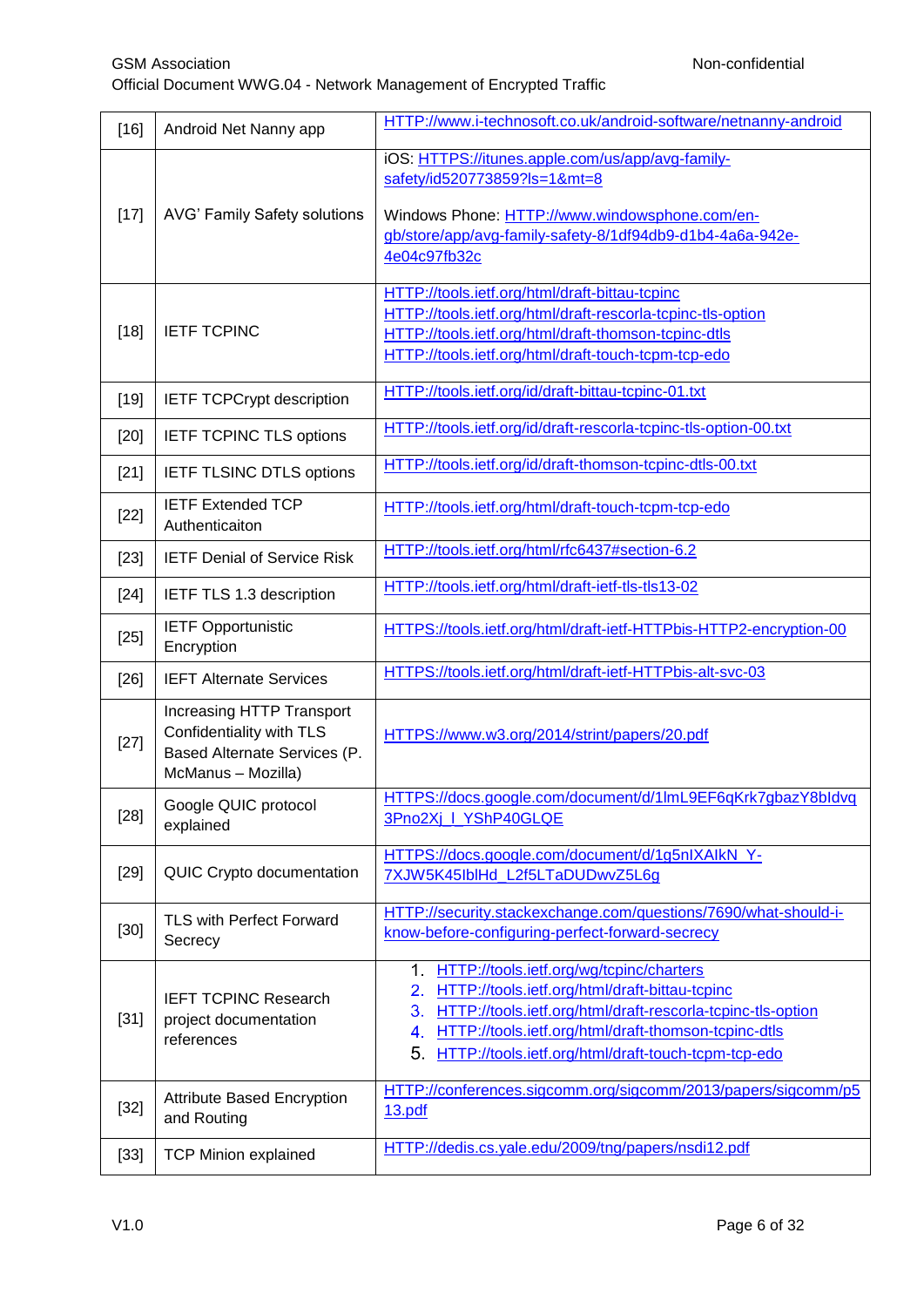| $[34]$ | <b>IETF SPUD (Protocol Inside)</b><br>UDP) | HTTP://www.ietf.org/proceedings/90/slides/slides-90-appsawg-7.pdf |
|--------|--------------------------------------------|-------------------------------------------------------------------|
| $[35]$ | <b>IETF Multipath TCP (RFC)</b><br>6824)   | HTTPS://tools.ietf.org/html/rfc6824                               |
| [36]   | <b>IETF CDN Interconnect</b>               | HTTPS://datatracker.ietf.org/wg/cdni/charter/                     |

# <span id="page-6-0"></span>**Recommendations for Encrypted Mitigation options**

'Mitigation' is used throughout this document, and refers to a method of supporting a particular use case when traffic is encrypted. Encryption is positive from an end user privacy perspective and it should be applied where possible, however it has an impact on existing traffic management practices.

A 'mitigation' does not simply imply network-based software or policy enforcement; it may also include device-based alternatives or external industry efforts that support both encryption and certain traffic management requirements. Only mitigations involving a technical change are covered here (although that technology can be applied outside the network in some cases).

HTTPS means a secure, certificate-based connection between the client and origin server (i.e. the origin of the content being requested). This is often referred to as 'end-to-end' encryption. The request made by the client is an 'HTTPS' scheme URI.

HTTP over Transport Layer Security (TLS) is used in this document to refer to an 'HTTP' URI scheme request that has been actively upgraded to travel over a secure connection. Typically this refers to an 'HTTP' request made to a browser proxy, which has created an encrypted connection to the client.

In this document, non-mobile networks are out of scope, however a future version may consider fixed networks (whether directly connected or via a Wi-Fi hub). Regulatory and non-technical mitigations are covered by a parallel GSMA activity.

- 1) The mitigations listed are not mutually exclusive. Therefore, the operator is encouraged to consider the full range of mitigations with a view to implementing a combination that best meets their regulatory and business requirements.
- 2) Existing mitigations can be applied today at a per-operator level.

### **Operators are particularly encouraged to undertake collective action and support for long term technical mitigations:**

- Service Provider Proxy
- Uptake of HTTP/2 without transport layer encryption
- Object Level Encryption
- Further information on how to support these activities will be socialised with the ENCRY subgroup.
- The non-technical recommendations should also be considered.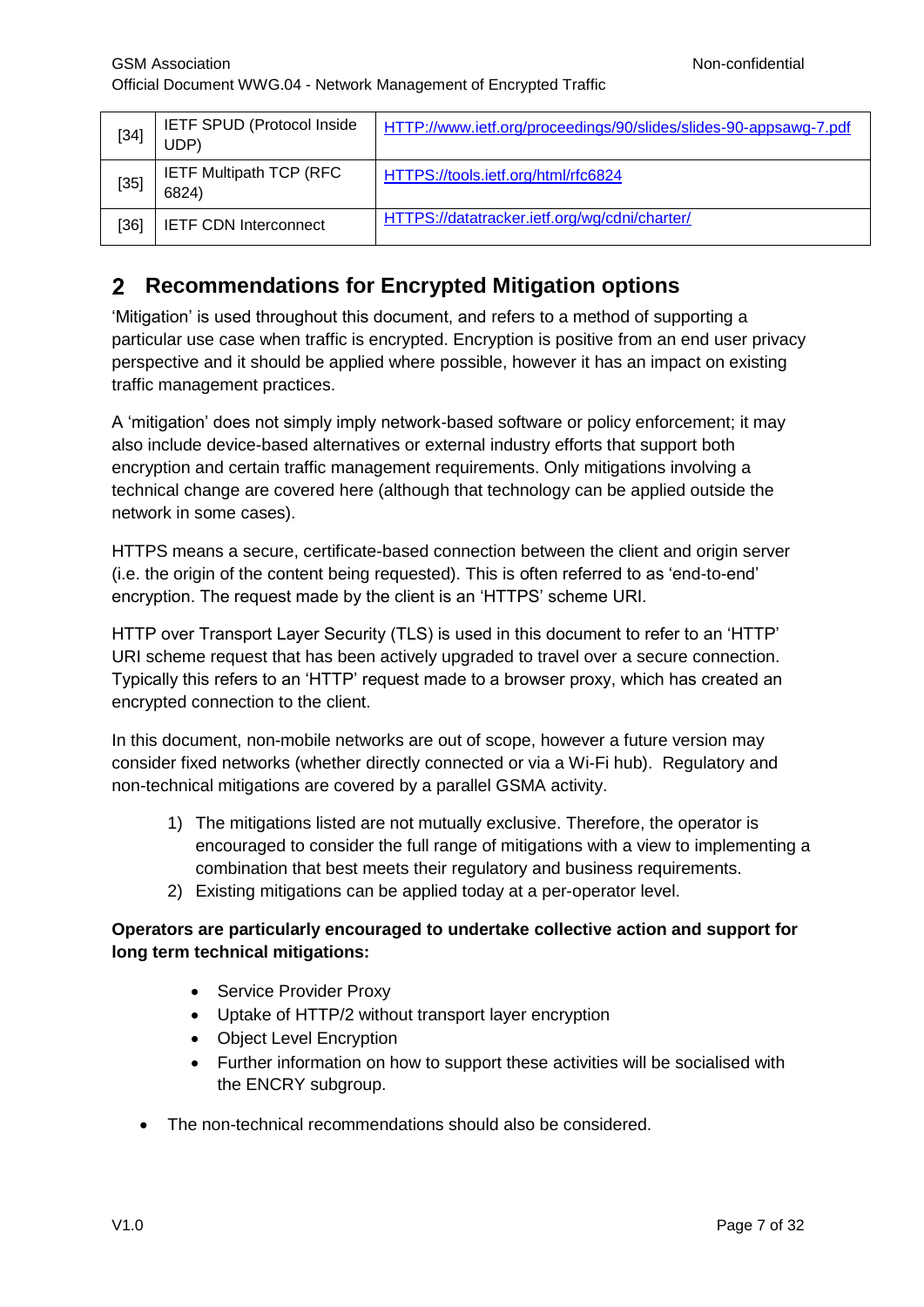### <span id="page-7-0"></span>**2.1 Mitigations that are not recommended (out of scope)**

- 1) Any mitigation which implements 'Man in the Middle' certificate spoofing
- 2) Any breaking of HTTPS/end-to-end encryption. End-to-end encryption here means encryption between a client and origin server, rather than encryption between a client and browser proxy.
- 3) Any 'across the board' blocking of a particular browser proxy

# <span id="page-7-1"></span>**Summary of technical mitigations**

|                                                                                                                                                                                                                                                                                                              | <b>Essential Use Cases</b> |                      |                   | <b>Commercial Use Cases</b>  |                                                       |                     |                        |                         |
|--------------------------------------------------------------------------------------------------------------------------------------------------------------------------------------------------------------------------------------------------------------------------------------------------------------|----------------------------|----------------------|-------------------|------------------------------|-------------------------------------------------------|---------------------|------------------------|-------------------------|
|                                                                                                                                                                                                                                                                                                              | Regulatory<br>filters      | Parental<br>controls | Manage<br>Network | <b>Malware</b><br>protection | Optimise<br>content                                   | Customer<br>insight | <b>MNO</b><br>services | <b>Smart</b><br>pricing |
|                                                                                                                                                                                                                                                                                                              |                            |                      |                   |                              | Individual Operator Mitigations - Available Now       |                     |                        |                         |
| Heuristics                                                                                                                                                                                                                                                                                                   |                            |                      |                   |                              |                                                       |                     |                        |                         |
|                                                                                                                                                                                                                                                                                                              |                            |                      |                   |                              | Collective Industry Mitigations - Under investigation |                     |                        |                         |
| <b>Reduce</b><br>encryption                                                                                                                                                                                                                                                                                  |                            |                      |                   |                              |                                                       |                     |                        |                         |
| Alternative<br>encryption                                                                                                                                                                                                                                                                                    |                            |                      |                   |                              |                                                       |                     |                        |                         |
| Heuristics analyses traffic metadata and behaviour to guess the traffic type<br>٠<br>It can also reveal the source domain of the traffic (e.g. example.com)<br>٠<br>Heuristics is more challenging in HTTP/2 as traffic types can be combined over the same<br>٠<br>connection<br><b>Collins and College</b> |                            |                      |                   |                              |                                                       |                     |                        |                         |

The mitigations above are not mutually exclusive 0.00m 201

| Full support    |  |  |
|-----------------|--|--|
| Partia<br>suppo |  |  |
| No support      |  |  |

### **Table 1: Technical mitigation options to HTTPS encryption**

This table summarises which technical mitigations can be applied against which use cases. For the sake of brevity the mitigations have been grouped in the table:

- 1) 'Heuristics' refers to Heuristics and TLS Server Name Indication extension
- 2) 'Google Toolkit' refers to Google Canary URL, Google Proxy Bypass filters and Deploying Google Proxy within the MNO network
- 3) 'Reduce encryption' refers to Encouraging uptake of HTTP/2 without transport layer encryption

'Alternative encryption' refers to Object Level Encryption, and to some extent Device and cloud based filters.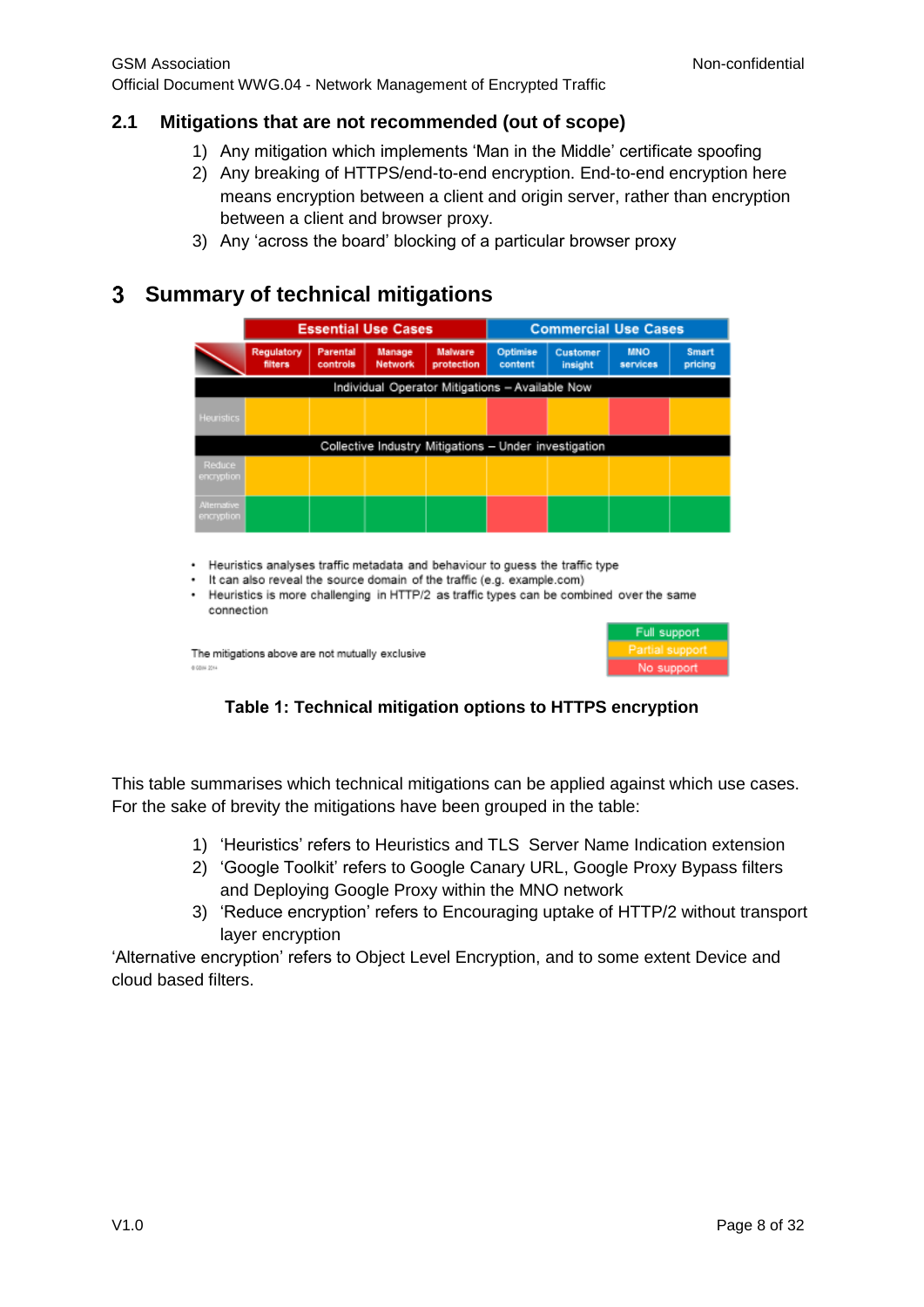# <span id="page-8-0"></span>**Analysis of mitigations**

# <span id="page-8-1"></span>**4.1 Existing mitigations**

# <span id="page-8-2"></span>**4.1.1 Disabling encryption to the Google DCP: Google Canary URL**

### **Reference documentation**: [Ref](#page-6-0) [2]

**Description:** When launching the browser on the mobile device or when switching from Wi-Fi to the cellular network, Google Chrome for Mobile issues a single unencrypted HTTP request to a well-known URL (HTTP://check.googlezip.net/connect). The mobile network can intercept this request and decide on the HTTP response to send to the browser according to the operator policy and the end user identity (see example below).

*Note 'identity' can include a broader notion of geography or a group of users sharing some common trait such as a certain type of subscription (e.g., Facebook zero rating).*

The intercepting component of the mobile network can either send a successful response to indicate to the browser to encrypt the connection, or the network can send any other HTTP error status code to inform the browser that encryption should not be applied to this particular user. This mechanism allows the network operator to enable or reject an encryption between a specific user and the Google DCP (Data Compression Proxy).

**Scope**: Google Chrome for Mobile users that have selected 'Reduce Data Usage' setting, and intended to allow encryption to be disabled on a per-user basis. Google do not document when the network may reject or enable encryption: an example usage is to disable encryption for users not proven to be adults. Note that Google Data Compression Proxy optimisations still occur even if the content is not encrypted.

#### **Integration:**

Two processes are required

1. Detect the request from the Chrome for Mobile browser.

The requested URL is [HTTP://check.googlezip.net/connect.](http://check.googlezip.net/connect)This will travel unencrypted through to the Packet Data Network Gateway (PDN-GW in LTE, or equivalent in other networks), therefore could be trapped at several nodes, however point (2) below will dictate the optimal node for a given network.

2. Determine any policy rules for the requesting user

This requires that the node performing (1) above has access to the requesting user's identity, and the ability to lookup policy rules set for that identity (or groups that the identity is a member of).

- 1) In practice, this means handling this at an enforcement point controlled by the PCRF (Policy Charging Rules Function) interface
- 2) The user identity may have been extracted from either an HTTP request header, or from an additional lookup (such as IMSI lookup based on allocated IP address of the terminal).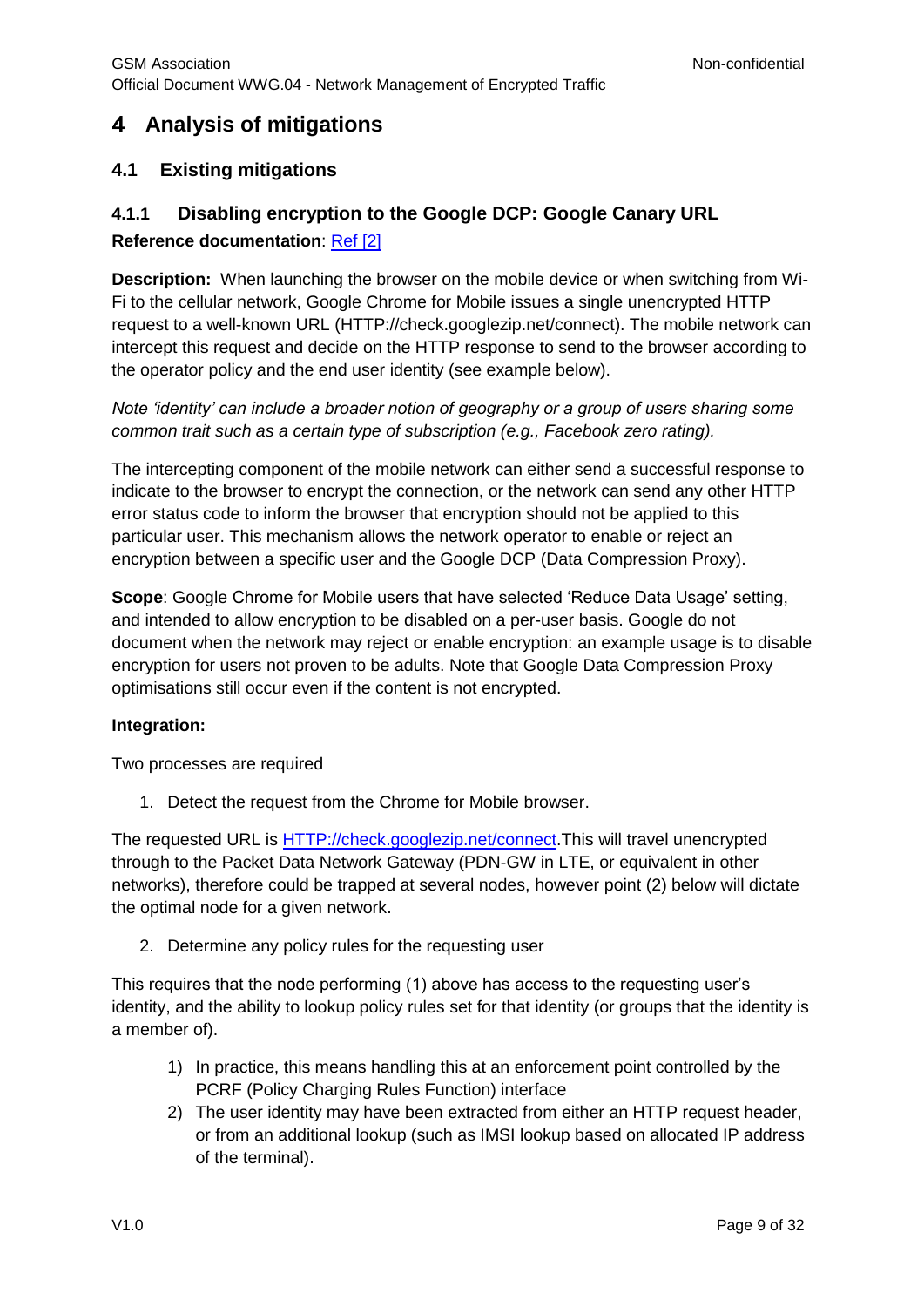Should this process determine any policy rules applying to the requesting user, then the system will decide whether the rule(s) can allow or disallow encryption to occur.

#### **Example:**

Example\_Operator categorises all customers as either 'child' (the default) or 'adult'. The customer must present credentials to the retail store to achieve 'adult' categorisation.

User *Ch* is a 'child' and user *Ad* is an 'adult' connected to the Example\_Operator network. Both use Google Chrome for Mobile, and have set 'Reduce Data Usage' in their settings. When they start the browser, process (1) and (2) described above occur, with the result:

- User *Ch* receives the HTTP response '403 Forbidden' from the Example\_Operator network. This means that the Chrome for Mobile traffic may still utilise the Google DCP but encryption will not occur. Hence Example\_Operator has visibility of the HTTP traffic en route to the Google DCP, and content filters for 'adult content' can be applied.
- User *Ad* receives the response HTTP '200 OK' from the Example\_Operator network. Hence Chrome for Mobile initiates an encrypted tunnel to the Google DCP, and Example\_Operator network will not filter for adult content delivered over this tunnel.

#### **Notes:**

It is not clear whether a blanket rule of 'no encryption' for all users is supported by Google (in other words, whether the Canary URL test can be 'failed' in all cases).

#### **Mitigates the use cases:**

"Regulatory filtering", "parental control", "customer malware protection" when applied to child versus adult SIMs, but only for traffic proxied by the Google DCP i.e. HTTP over TLS requests made by Chrome for Mobile browsers with the DCP activated.

#### **Limitations:**

The Google Canary URL solution is specific for the Google DCP. The corresponding solution in the operator network will not work for browser proxies of other companies. Moreover, there is no standard in place which would define the required behaviour of the browser. Thus, proprietary changes to the browser can lead to the solution implemented by the operator not working anymore.

The number of users of Google Chrome for Mobile who have selected 'Reduce Data Usage' (and hence activated the Google DCP) is understood to be low. Therefore the ability to apply the Canary URL consistently across a high number of users is untested.

#### **Relative cost to implement:** low

#### <span id="page-9-0"></span>**4.1.2 Google Proxy Bypass filters**

Reference documentation: [Ref](#page-6-0) [3]

**Description:** a blacklist hosted at the Google DCP. Populated by Google based on operator submissions.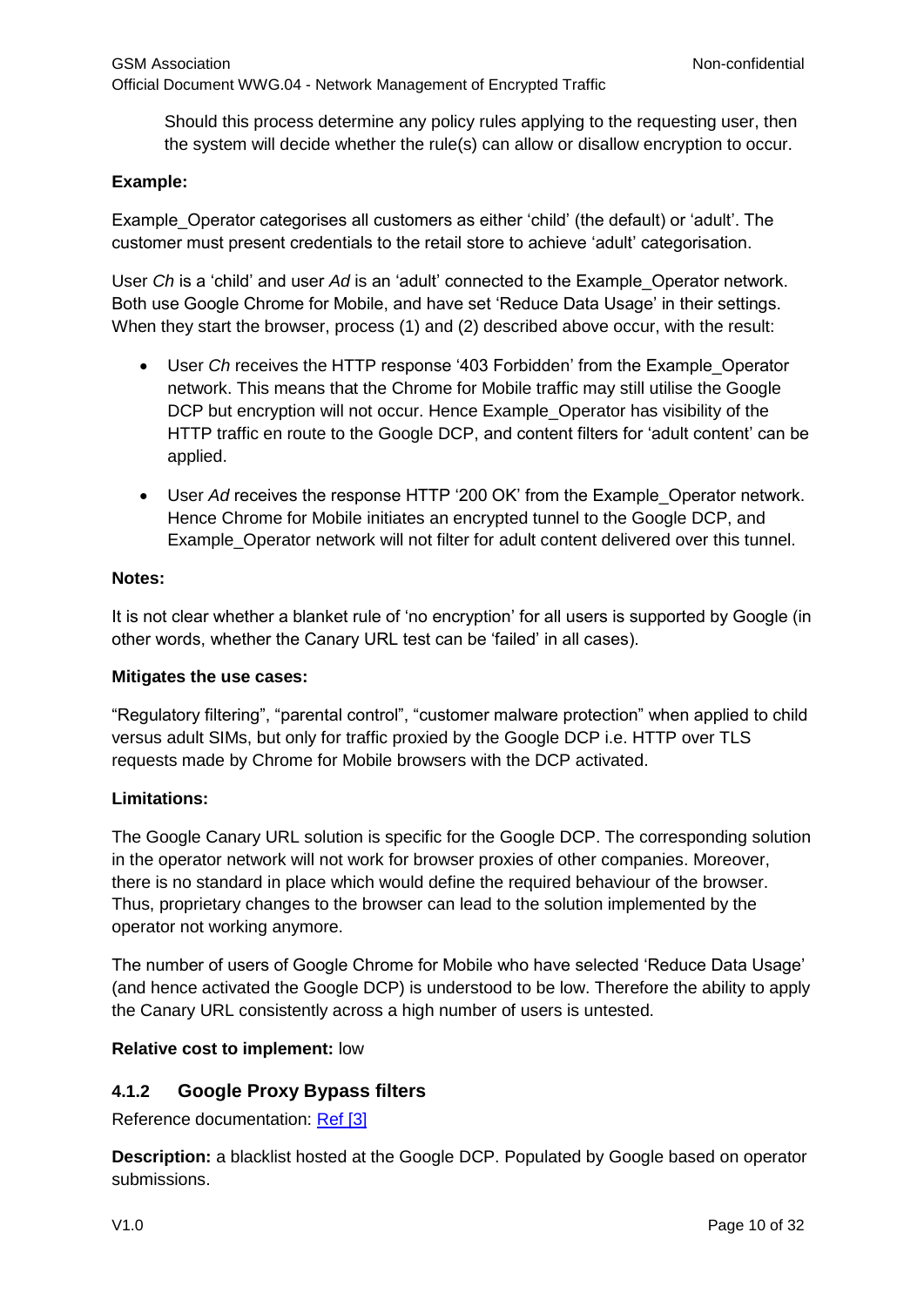**Scope**: Google Chrome for Mobile users that have selected 'Reduce Data Usage' setting. Differs from the Canary URL process in that it is intended to be applied across all users, rather than a specific user or group.

**Integration**: The operator is required to submit a list of URLs to Google that they wish to bypass the DCP. This submission is an offline process; operators should submit URLs to their Google contact for attention of the DCP team to implement. Once the bypass URLs have been integrated at Google, then the following behaviour is expected:

- 1. The Google DCP will detect any request to this URL
- 2. Google will suspend encryption for a period of 1 to 5 minutes between the requesting Chrome for Mobile browser and the DCP
- 3. The DCP will respond to the Chrome for Mobile browser and make it reissue the request unencrypted.
- 4. This will allow operator filters to detect the requests made during the 1-5 minute suspension window and act accordingly.

**Example:** Example Operator provides several service portals for their mobile customers. These are hosted within their network (rather than the public Internet) in order to provide seamless authentication and lookup of sensitive customer data. If the DCP is being utilised, then Google's DNS server will be used to resolve the request. Therefore, the portal URIs/IP addresses must be submitted to the Google Proxy Bypass list, since a Google DNS will not be able to resolve them to an IP address. Any request to the Example\_operator service portal will therefore result in steps 1-4 in the 'Integration' section above being followed, and the DCP will not proxy the request.

**Notes:** Note that by default Google bypass the proxy for international blacklists, namely the Internet Watch Foundation list (child abuse materials). Note, 'bypass' means the steps 1-4 above in the 'Integration' section are performed. The documentation mentions that national court order lists are also included, however gaps have been identified in these lists, possibly because Google may not be party to blocking issued by national telecoms regulators. Therefore, operators are encouraged to determine the result of Google DCP usage when such court order blocked URIs are requested (for example, offshore gambling sites).

#### **Mitigates the use cases:**

### "Regulatory filtering", "MNO Services" *but only for traffic proxied by the Google DCP. I.e. HTTP over TLS requests made by Chrome for Mobile browsers with the DCP activated.*

#### **Limitations:**

This solution works only together with the Chrome for Mobile browser/Google Data Compression Proxy.

Despite the name, the DCP is not bypassed. The solution is not ideal for operator portals since the logic to go through the 'bypass' steps is stored at the DCP. This introduces latency as the request must be submitted via an encrypted tunnel to DCP, filtered, rejected, encryption torn down, and the request resubmitted in the clear.

The Proxy Bypass is intended for a limited number of sites; mainly operator billing portal and operator intranet sites. It can also be used to supplement Google's understanding of country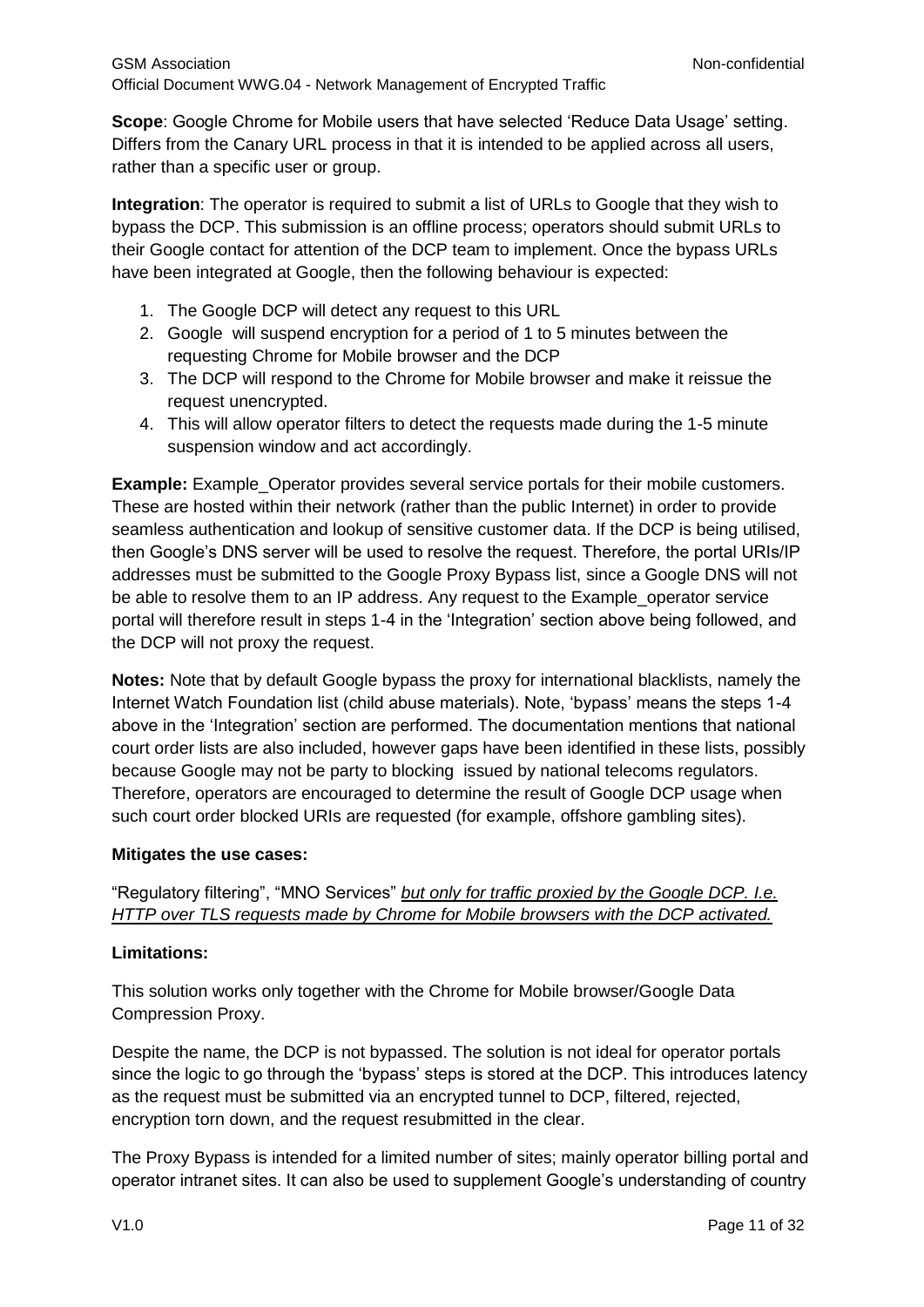based restrictions on particular third party sites, for regulatory reasons. It is not intended to allow operators to bypass encryption for third party sites that they have commercial agreements with.

The URL submission process is a manual email to a Google contact, and therefore not realtime.

#### **Relative cost to implement:** low

# <span id="page-11-0"></span>**4.1.3 Deploying Google Proxy within the operators' network**

This is a per operator bilateral business decision to discuss with Google, and not covered by this document. Integration, relative cost and limitations are dependent on operator architecture, and any existing interface of Google infrastructure in their network (such as a Google cache).

### <span id="page-11-1"></span>**4.1.4 TLS Server Name Indication extension**

**Description:** Reference documentation: "Transport Layer Security (TLS) Extensions: Extension Definitions" [Ref \[4\]](#page-6-0)

When initiating the TLS handshake, the Client may provide an extension field (server name) which indicates the server to which it is attempting a secure connection.

TLS SNI was standardized in 2003 to enable servers to present the "correct TLS certificate" to clients in a deployment of multiple virtual servers hosted by the same server infrastructure and IP-address. Although this is an optional extension, it is today supported by all modern browsers, web servers and developer libraries. Notable exceptions are Android 2.2 and Internet Explorer 6 on Windows XP.

It should be noted that HTTP/2 introduces the Alt-SVC method for upgrading the connection from HTTP/1 to either unencrypted or encrypted HTTP/2. If the initial HTTP/1 request is unencrypted, the destination alternate service name can be identified before the communication is potentially upgraded to encrypted HTTP/2 transport.

HTTP/2 implementations MUST support the Server Name Indication (SNI) extension [Ref](#page-6-0) [5]

**Scope:** All TLS connections that include a server\_name extension.

**Integration**: Existing network filters will already be able to see the unencrypted TLS handshake. Therefore, parsing for the server\_name extension of the TLS Handshake protocol 'Client Hello' will return the server name, if provided by the client.

### **Example**: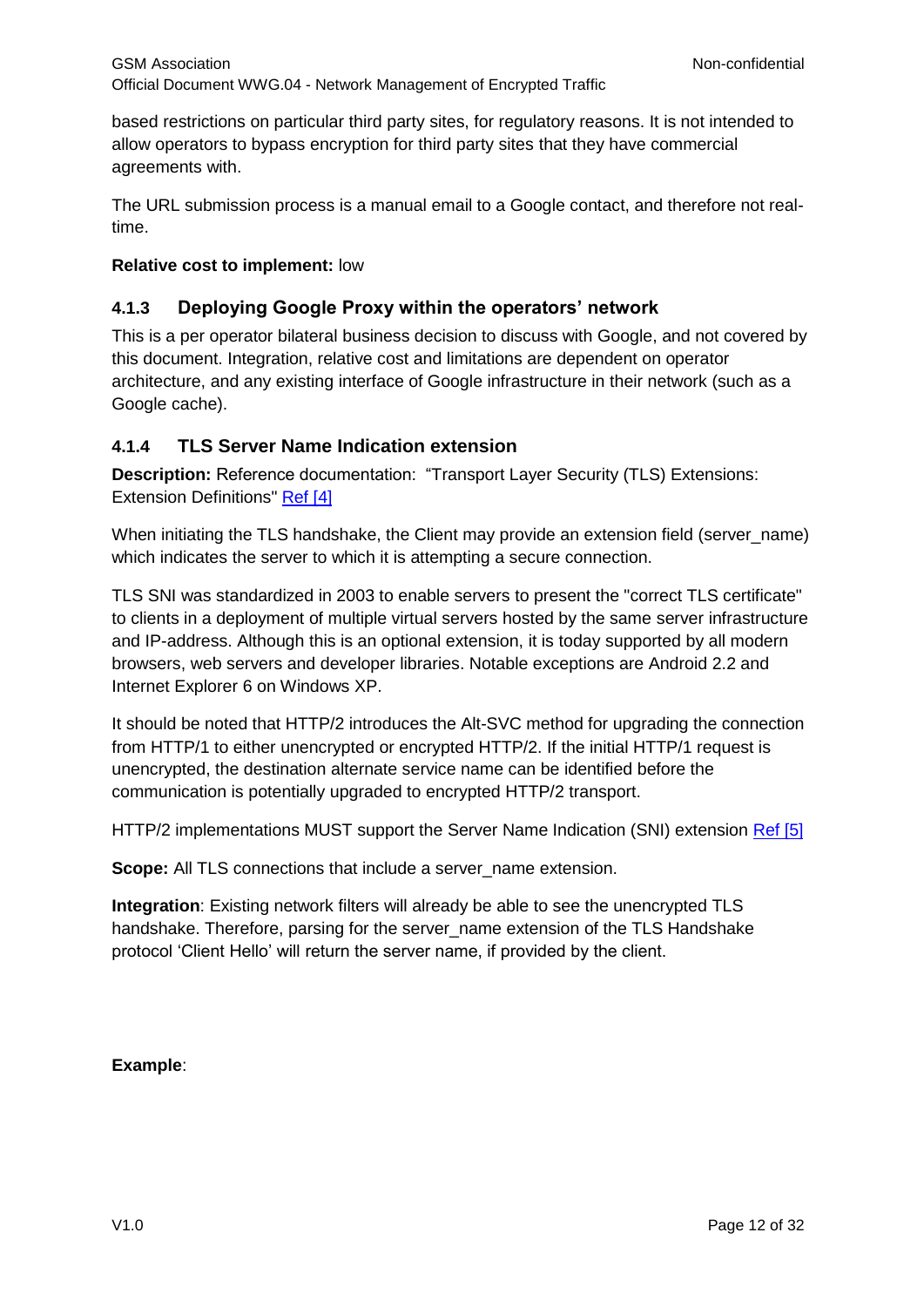

#### **Figure 1:Example of trace information for SNI**

This packet capture shows a Server Name of www.google.com when a TLS Handshake is started with the Google DCP.

**Limitations**: This solution only works if the browser is populating the Server Name Indication extension. This need not be done, but may be done as per TLS standard. Therefore, even if existing network filters look out for seeing a Server Name Indication extension, they may not find one. The per-domain nature of SNI may not reveal the specific service or media type being accessed, especially where the domain is of a provider offering a range of email, video, Web pages etc. For example, certain Facebook or Twitter feeds may be deemed 'adult content', but the Server Name Indication will only indicate the server domain (facebook.com, twitter.com) rather than a URL path to be blocked.

**Mitigates the use cases**: "Regulatory filtering", "parental control", "customer QoE", "MNO smart pricing" but only at a per-domain level. It can therefore be considered a coarse tool.

**Relative cost to implement:** low/medium

#### <span id="page-12-0"></span>**4.1.5 Heuristics**

#### **Description:**

All IP packets are associated with meta data that can be utilized for identification and classification of traffic. The data available are: Source IP-address, destination IP-address, protocol (TCP, UDP), source port and destination port (collectively known as 5-tuple). In many scenarios, this makes it possible to directly classify the traffic related to a specific server/service even when the traffic is fully encrypted.

If the server/service is co-located on an infrastructure with other services that shares the same IP-address, the encrypted traffic cannot be directly classified. However, commercial traffic classifiers today typically apply heuristic methods, using traffic pattern matching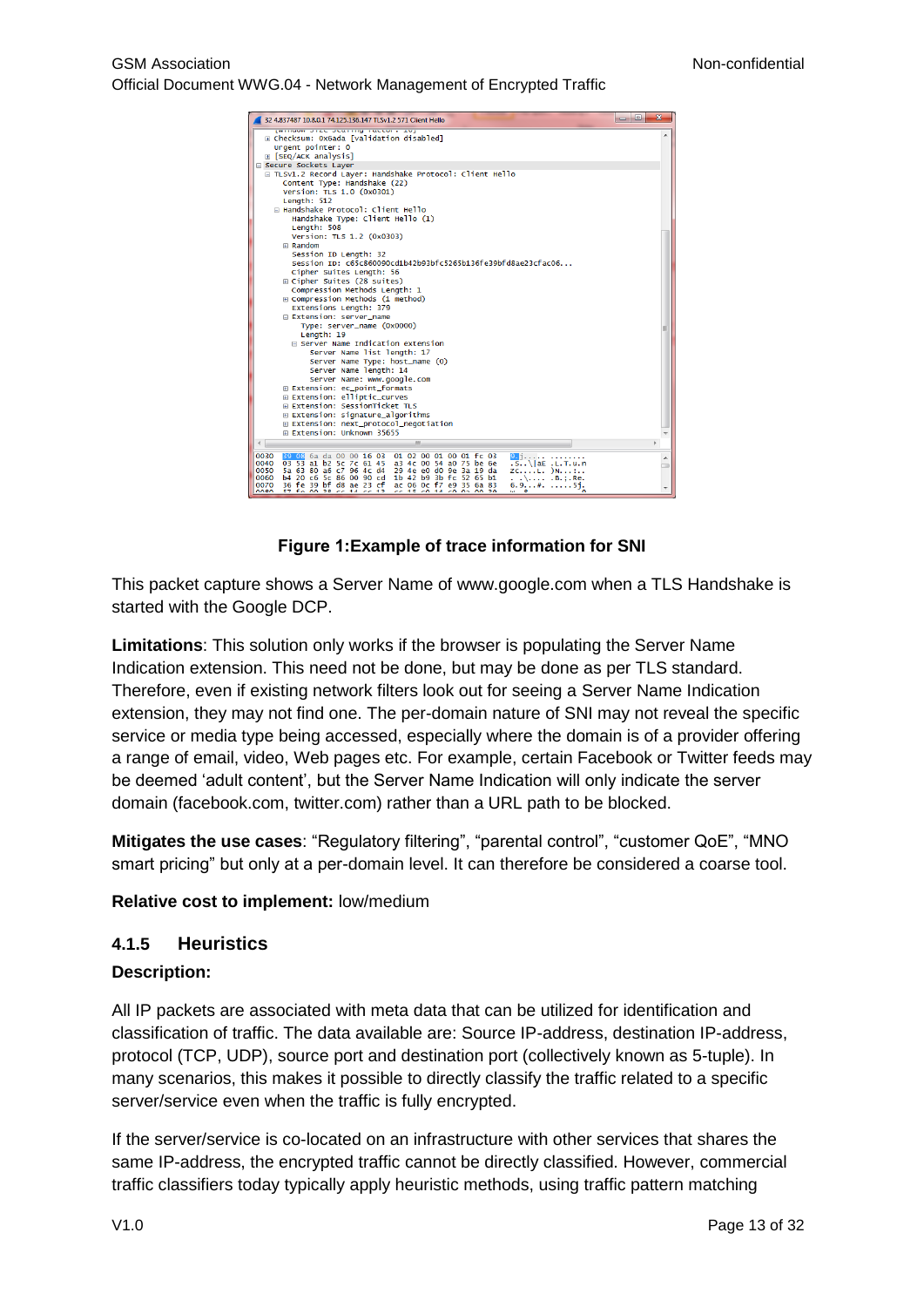algorithms to be able to identify the traffic. As an example, classifier products have for years been able to identify Skype using heuristic methods although the traffic is encrypted and mostly peer-to-peer.

Heuristics can be used to map given input data to particular conclusions via some heuristic reasoning.

Example of input data: IP destination address, TCP destination port, server name from SNI, typical traffic pattern (e.g. occurrence of IP packets and TCP segments over time).

Example of output data: A prediction for the name of the service or application being used (e.g. Skype video, Skype messaging).

**Scope**: Heuristics can be used to draw a conclusion or provide an estimate or answer a question like "Which application or service is being used by a consumer?"

**Integration**: Heuristics will be used by vendors of traffic inspection or management functions.

**Mitigates the use cases:** Customer QoE", "MNO Customer insight", "MNO Network optimization" typically at a more granular level of detail than using TLS SNI alone.

**Limitations:** Heuristics are a way for vendors to differentiate their products. Therefore, products may differ substantially in terms of how 'clever' the heuristics algorithms are. Heuristics algorithms will have to be updated over time, as the shapes, patterns and characteristics of application traffic won't remain constant over time. This can lead to ongoing costs for upgrades and maintenance of traffic inspection equipment or software; however that depends on implementation and commercial agreement.

**Relative cost to implement:** medium/high (variable according to complexity of heuristics offered)

### <span id="page-13-0"></span>**4.1.6 Traffic management at lower network layers**

#### **Reference documentation:**

- DiffServ [Ref \[6\]](#page-6-0)
- Explicit Congestion Notification [Ref \[7\]](#page-6-0)
- Multiprotocol Layer Switching (MPLS) Ref [8]

#### **4.1.6.1 DiffServ:**

**Description:** Data packets are flagged with a traffic class (class of service). Network operators may honour a DiffServ classification entering their network, or may choose to override it (since it is potentially open to abuse by a service provider that classifies all its content as high priority). The purpose is to help manage traffic and congestion in the network.

**Integration:** Please refer to Architecture for Differentiated Sevices [\(Ref \[9\]\)](#page-6-0) or vendorspecific documentation.

**Mitigates against**: This partially mitigates against all cases where the IP address of the content service is known; however there are significant limitations.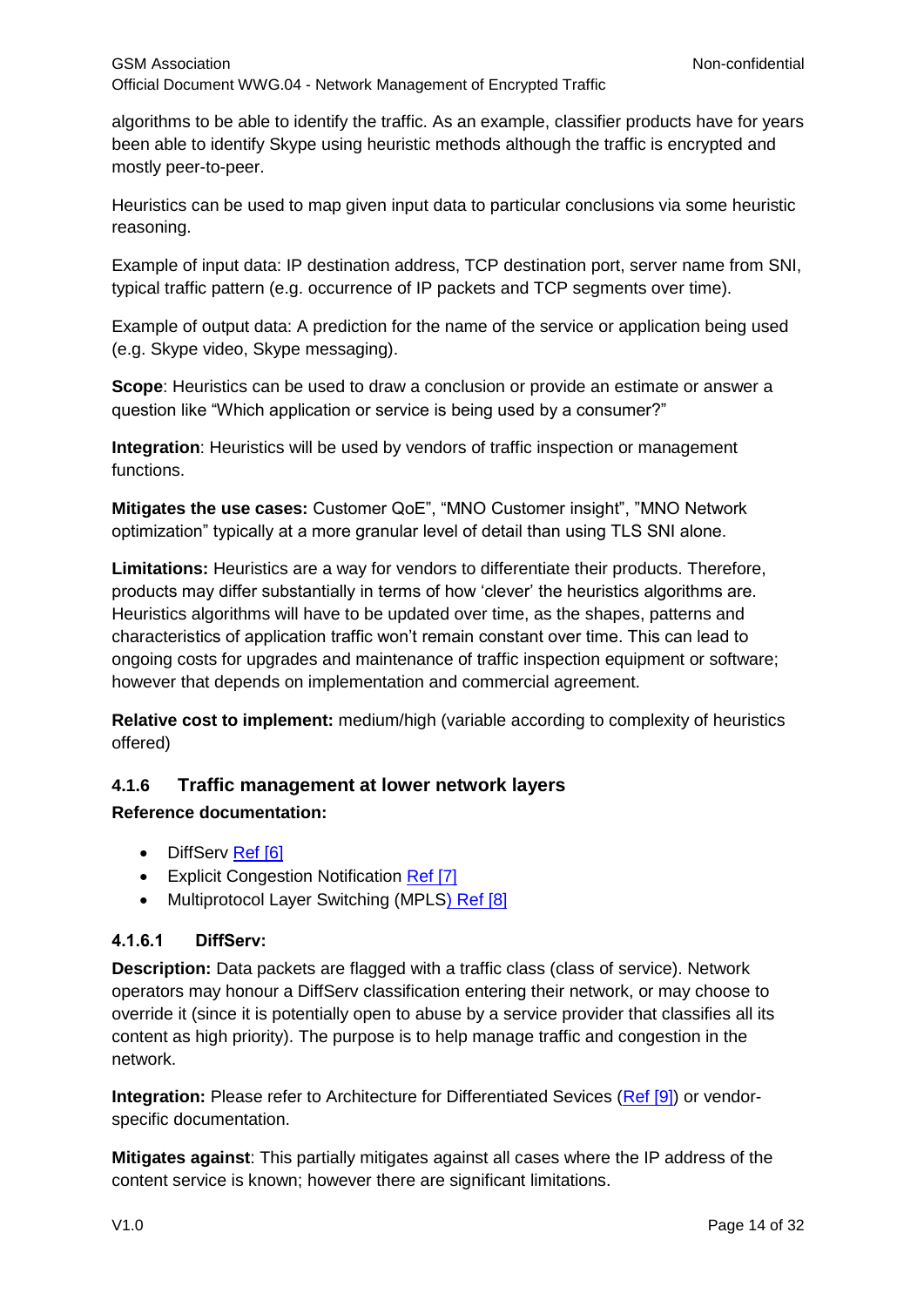**Limitations**: This requires the content provider to flag data packets. This is extra work for the provider, and it has potential for abuse if a content provider simply flags all packets with high priorities. The network would need to know which flags to trust and which to override.

The use of DiffServ within the operator network is beneficial where the operator determines the class of service itself; but where content is encrypted then heuristics would be needed to predict the traffic type entering the network.

HTTP/2 allows several streams to be multiplexed over a single TCP connection. This means that if a provider decides to send Web pages, videos, chat etc. as individual streams over the same connection, then DiffServ would be useless as it would apply to the TCP/IP connection as a whole. However it may be more efficient for such Web providers to serve each content type from separate, dedicated servers – this will become clearer as HTTP/2 deployments are tuned for optimal delivery.

**Relative cost to implement:** high (without existing DiffServ infrastructure), medium (with existing DiffServ infrastructure). Also requires content provider support.

#### **4.1.6.2 Explicit Congestion Notification**

**Description**: Explicit Congestion Notification (ECN) routers can exchange congestion notification headers to ECN compliant endpoints. This is in preference to inferring congestion from dropped packets (e.g. in TCP). The purpose is to help manage traffic and congestion in the network.

**Integration:** This solution required to be implemented at network and service provider. The service provider will utilise the ECN to reduce throughput until it is notified that congestion has eased.

**Mitigates against**: This partially mitigates against all cases where the IP address of the content service is known; however there are significant limitations.

**Limitation:** As with DiffServ, operators may not trust an external entity to mark packets in a fair/consistent manner.

**Relative cost to implement:** high (without existing ECN infrastructure), medium (with existing ECN infrastructure). Also requires content provider support.

#### **4.1.6.3 Multi- Packet Label Switching (MPLS)**

**Description:** on entering an MPLS-compliant network, IP packets are flagged with a 'Forward Equivalence Class' (FEC). This allows the network to make packet-forwarding decisions according to their latency requirements. MPLS routers within the network parse and act upon the FEC value. The FEC is set according to the source IP address and port. The purpose is to help managing traffic and congestion in the network.

**Integration**: Likely to already exist in operator networks and national backbone networks. Requires deployment of an MPLS 'backbone' with label-aware switches/ routers. Complexity will depend upon the existing network topology.

**Mitigates against:** "Regulatory filtering", "parental controls" (BUT only where the IP address of blocked sites is known in advance and hence such sites can be restricted at the IP layer)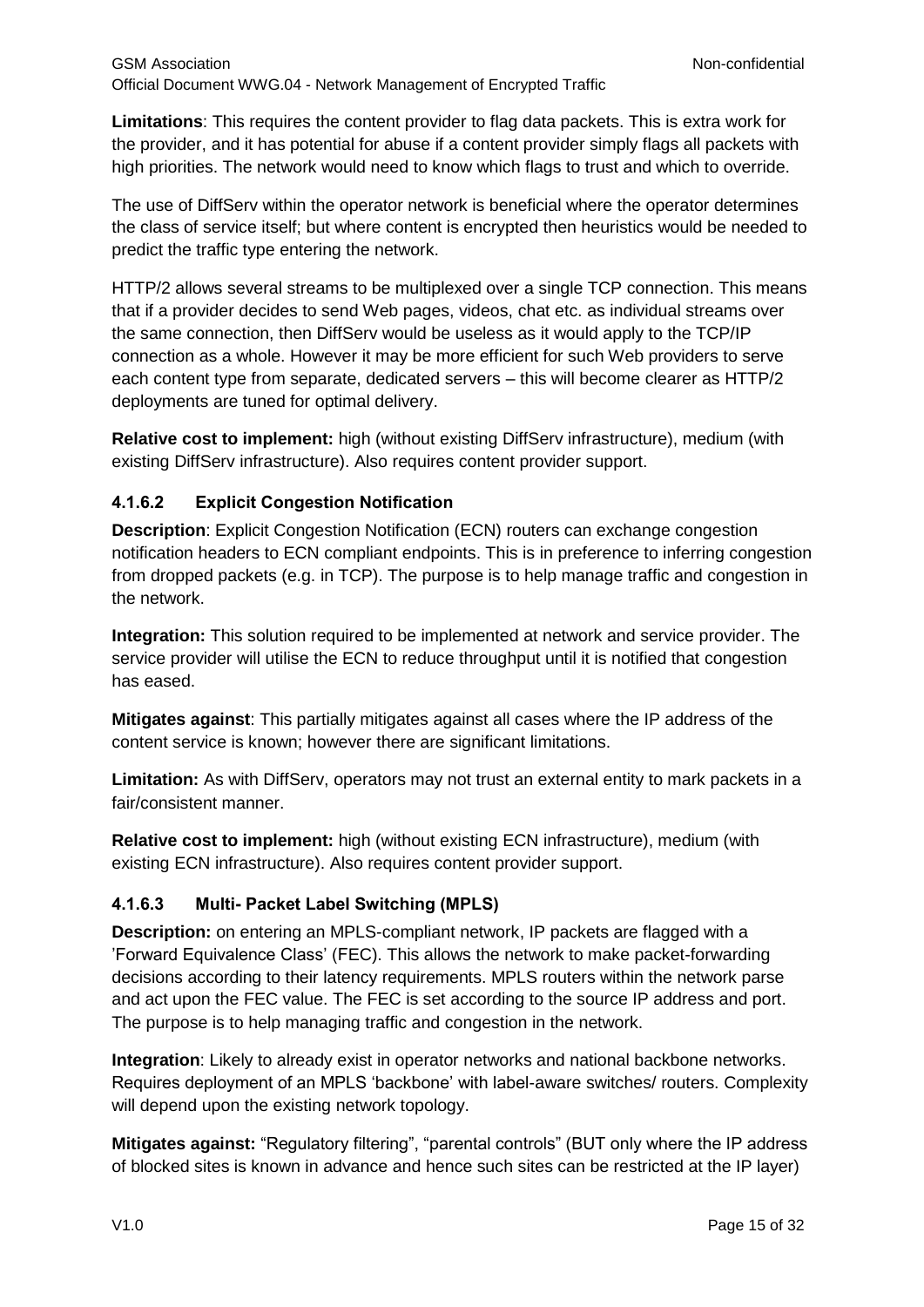**Limitations**: some entity has to maintain an up-to-date correspondence table between a website to block (parental controls and regulatory filtering use cases) and the IP address of a server. Then, this category of traffic has to be consistently mapped to a certain known set of MPLS labels which entails a great cost of setting it up and a recurring cost of maintaining it

*Note*: The difference between DiffServ and MPLS:

MPLS can specify how OSI Layer 3 (IP layer) traffic can be routed over Layer 2 (Data Link); DiffServ only operates over Layer 3. DiffServ is potentially a less complex integration as it is applied at the network edge servers only.

**Relative cost to implement:** high (without existing MPLS infrastructure), medium (with existing MPLS infrastructure). It also requires content providers' support.

### <span id="page-15-0"></span>**4.2 Mitigations under investigation**

#### <span id="page-15-1"></span>**4.2.1 Encouraging uptake of HTTP/2 without transport layer encryption**

- Facilitating development of Apache HTTPD module
- Facilitating development of nginx HTTP/2 module
- Investigation into development/extension of Internet proxies

#### **Description:**

Currently, HTTP/2.0 is specified by the 16<sup>th</sup> version of the IETF HTTPbis draft Ref [11]. This draft is approaching the state of final standard and the Working Group Last Call is set for November 2014. That is why many implementations are being developed and tested – see Ref [12].

Although HTTP/2.0 brings in plenty of improvements the protocol comes in two flavors: an encrypted version called "h2" and a clear text version called "h2c." Moreover, within "h2c", there are two mechanisms which provide clear text HTTP/2 communications:

- 1) "Upgrade" mechanism: starting from HTTP/1.1, one can negotiate switching to HTTP/2.0
- 2) "Direct" mechanism: directly start the HTTP/2.0 connection

**Integration:** Regarding implementations, both clients and servers are impacted. Several up-to-date implementations already exist, but they mostly implement HTTP/2 over TLS. However, a few implementations of the "Upgrade" and "Direct" mechanisms exist:

- 1) "Upgrade": ngHTTP2 (client, server), curl and libcurl (client)
- 2) "Direct": ngHTTP2 (client, server), node-HTTP2 (client, server), mruby-HTTP2 (client, server)

On the client side, these implementations only support a single HTTP request, which means one cannot automatically get the following requests for page elements like images, insertions, etc. So the use of these implementations on the user agents is quite restrictive. Therefore, server implementations are not deployed within commonly used webservers, limiting the widespread of clear text HTTP/2.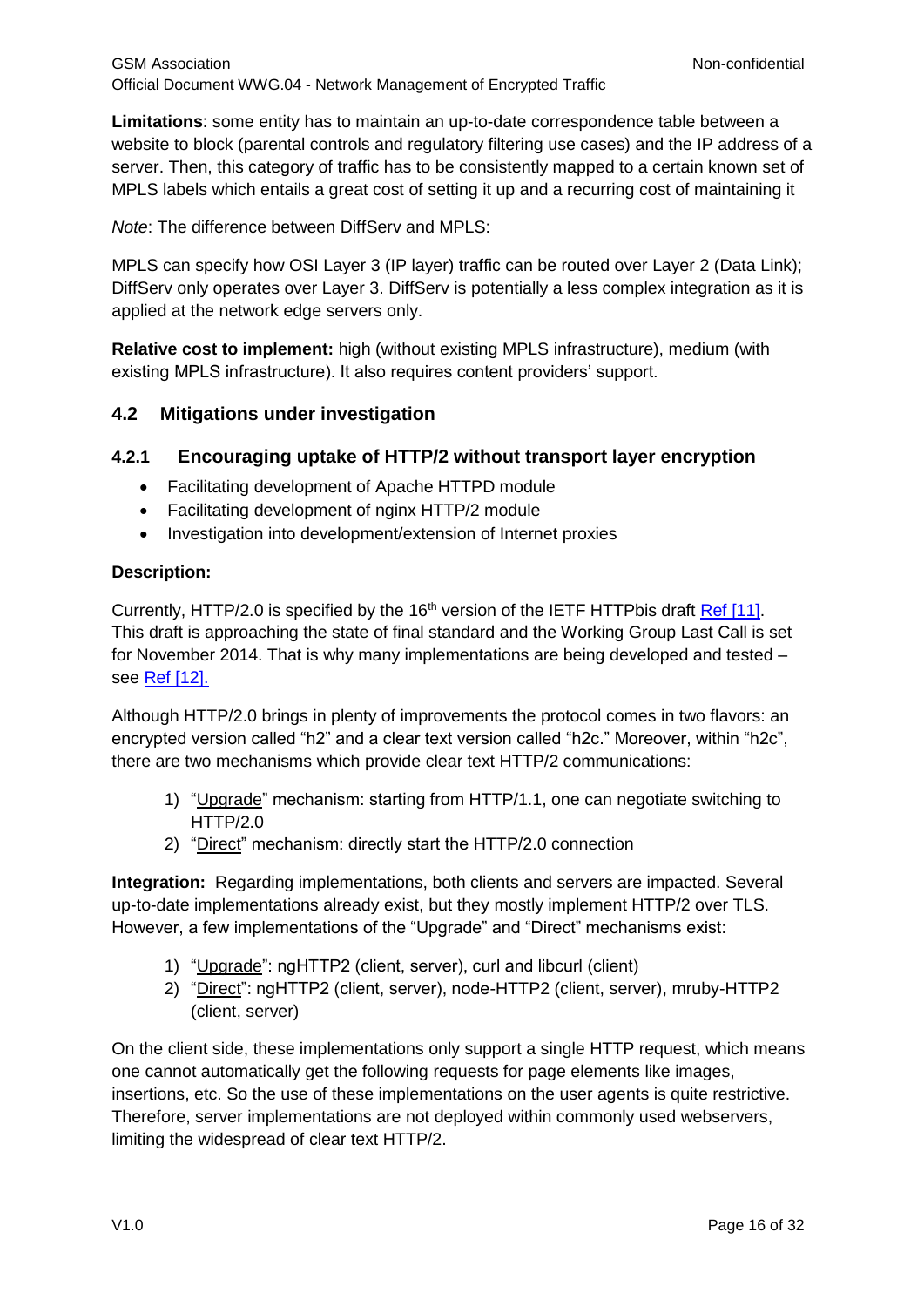However, there are no well-known open-source webservers which support HTTP/2.0 (neither "h2" nor "h2c"). The two of the most common used webservers (Apache and NGINX) currently do not have projects in this area. Concerning browsers, Firefox currently, does not implement "h2c", nor does Chrome; and Microsoft is only considering to support clear text HTTP/2.0 in Internet Explorer or in Microsoft servers. Note, Microsoft and Google have already deployed HTTP/2.0 over TLS in most of their services.

**Delivery**: Actively encourage support of clear text HTTP/2.0, should help create an Apache module which supports HTTP/2.0.

The key is to ensure existence of the relevant open source code modules. There are a couple of options available to address the issue for an open source module being created as follows:

Alternative 1: One party with relevant expertise and resources provides such code. Alternative 2: Operators jointly fund the  $3<sup>rd</sup>$  party development of such open source code.

- a) Raising project funds under the umbrella of the GSMA Web Working Group
- b) Funding through the GSMA.

### <span id="page-16-0"></span>**4.2.2 Object Level Encryption**

**Description**: In order to protect the integrity and confidentiality of online transactions, HTTP traffic can be secured using transport layer security using HTTPS.

While HTTPS is widely used for ecommerce and banking and while there is a sense of understanding in the user community around the secure nature of HTTPS, using TLS and HTTPS for the majority of traffic creates performance and functional drawbacks mainly because the HTTP session is encrypted. Modern web architecture includes sophisticated caching schemes that involve fetching various objects (images, libraries, etc.) from various locations in the path to avoid latency and improve the overall user experience while reducing bandwidth use. This is an important aspect, especially in developing countries, remote locations and in general areas that lack fast network infrastructure.

The ability to atomically encrypt objects or even HTTP frames should allow content providers to avoid distributing their server key material across the network nodes and reduce the risk of compromising their security.

Network aware application optimization and management indirectly and positively affects the user experience and provides the access network with the ability to inform application owners and user agents about the health of the link to pre-emptively adjust the application behaviour without divulging any private user data. By anonymizing and randomizing this type of data, traffic can be less prone to fingerprinting.

Network aware info would be injected securely into the flow without compromising the integrity and confidentiality of the user transaction and can be decrypted by intermediary nodes, servers or user agents.

Atomic encryption of HTTP frames would also eliminate the need to circumvent the mixed content rules and same origin policies. These are current issues that content providers are facing when selecting between HTTP and HTTPS. These issues along with invalid certificate messages have made it very difficult for user agents to correctly and accurately inform users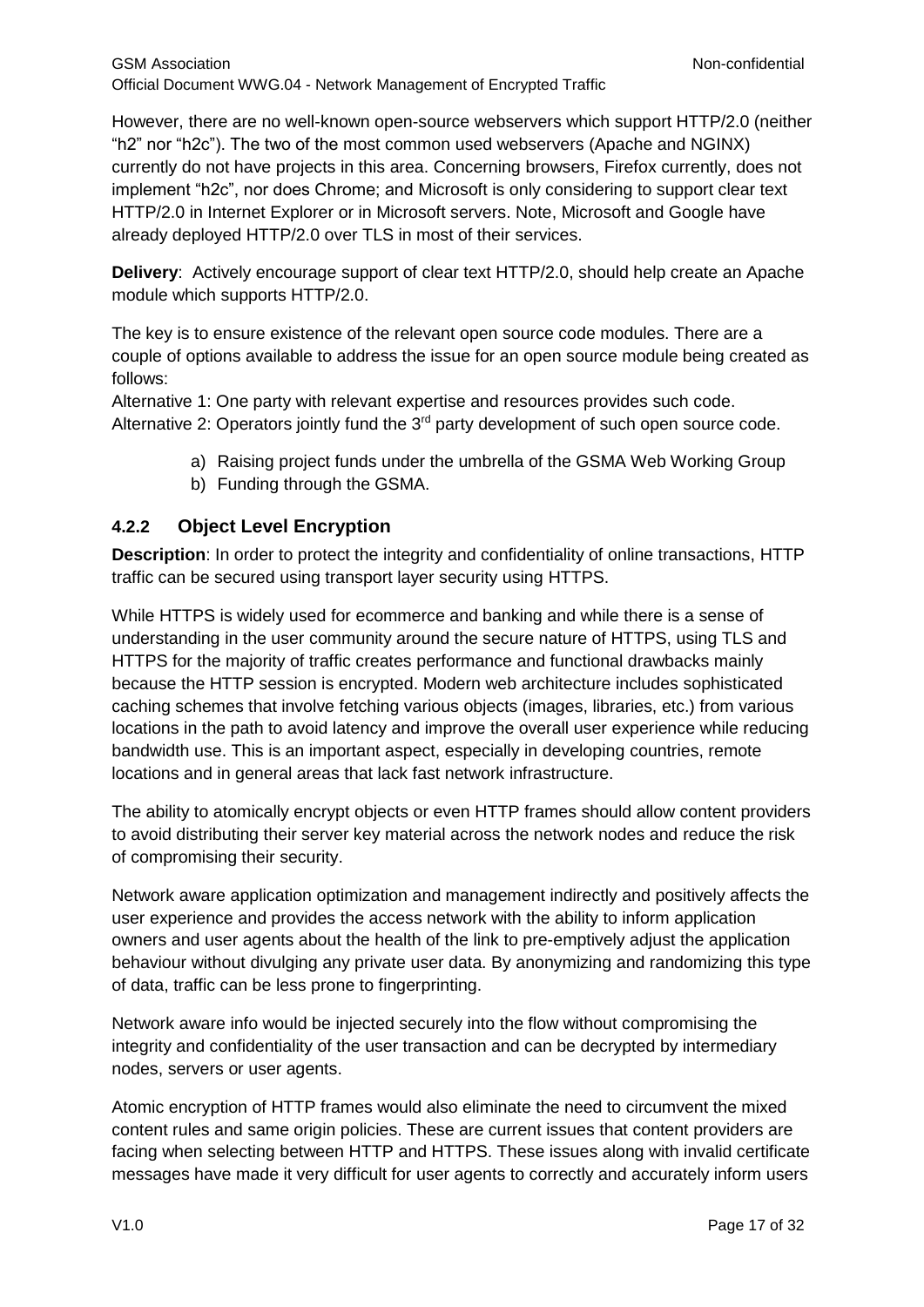about security risks and lower the threshold for users that treat these serious warnings as exasperating messages.

There are several endeavours to address this issue with:

- 1) JSON Web Encryption [Ref \[13\]](#page-6-0)
- 2) JWE allows to encrypt any kind of payload (as defined by JSON Web Signature)
- 3) Sub Resource Integrity [Ref \[14\]](#page-6-0)

As the name suggests, the current specification only provides content integrity protection, not encryption.

**Integration:** These actions are not final solutions yet. The implications of integrating these options when they become available is unknown. However, only by looking at mechanisms like JOSE (Javascript Object Signing and Encyption) and Subresource Integrity, it may be concluded that likely additional implementation effort is required by content authors (e.g. in mechanisms similar to Subresource Integrity where content authors need to pre-calculate digests and add them to markup) or by parties operating web servers (e.g. in the case of JWE, where certain data objects require an encryption layer to deliver the encrypted objects).

# <span id="page-17-0"></span>**4.2.3 Device and cloud based filters**

#### **4.2.3.1 Mobile operating system filters**

#### **Reference documentation:**

- 1) Windows 8 Mobile: none for mobile (PC only)
- 2) iOS (iOS 7 onwards) [Ref \[15\]](#page-6-0)
- 3) Android: none known

**Description:** Expose OS settings to restrict which applications can be used (including Web browsers), and which content can be consumed (e.g. explicit material, as understood by the OS vendor).

**Integration:** None for the network, as provided on the device OS and by the IS vendor cloud. However, an operator may wish to jointly promote such a feature with the OS vendor.

**Notes:** It is not clear how these settings manage encrypted Web content. For example, whilst it may be possible to block a Twitter app, it may not be possible to block access to Twitter URL (e.g. [HTTPS://twitter.com\)](https://twitter.com/), or to block certain paths within Twitter.

**Mitigates the use cases:** "Parental controls" but to be confirmed if this applies for encrypted content (as per note above).

### **4.2.3.2 Filtering apps (device-based)**

#### **Reference documentation**: none

**Description**: An application installed by the customer or the device OEM. This will typically be OS-independent and require either installation on each network connected device or during manufacturing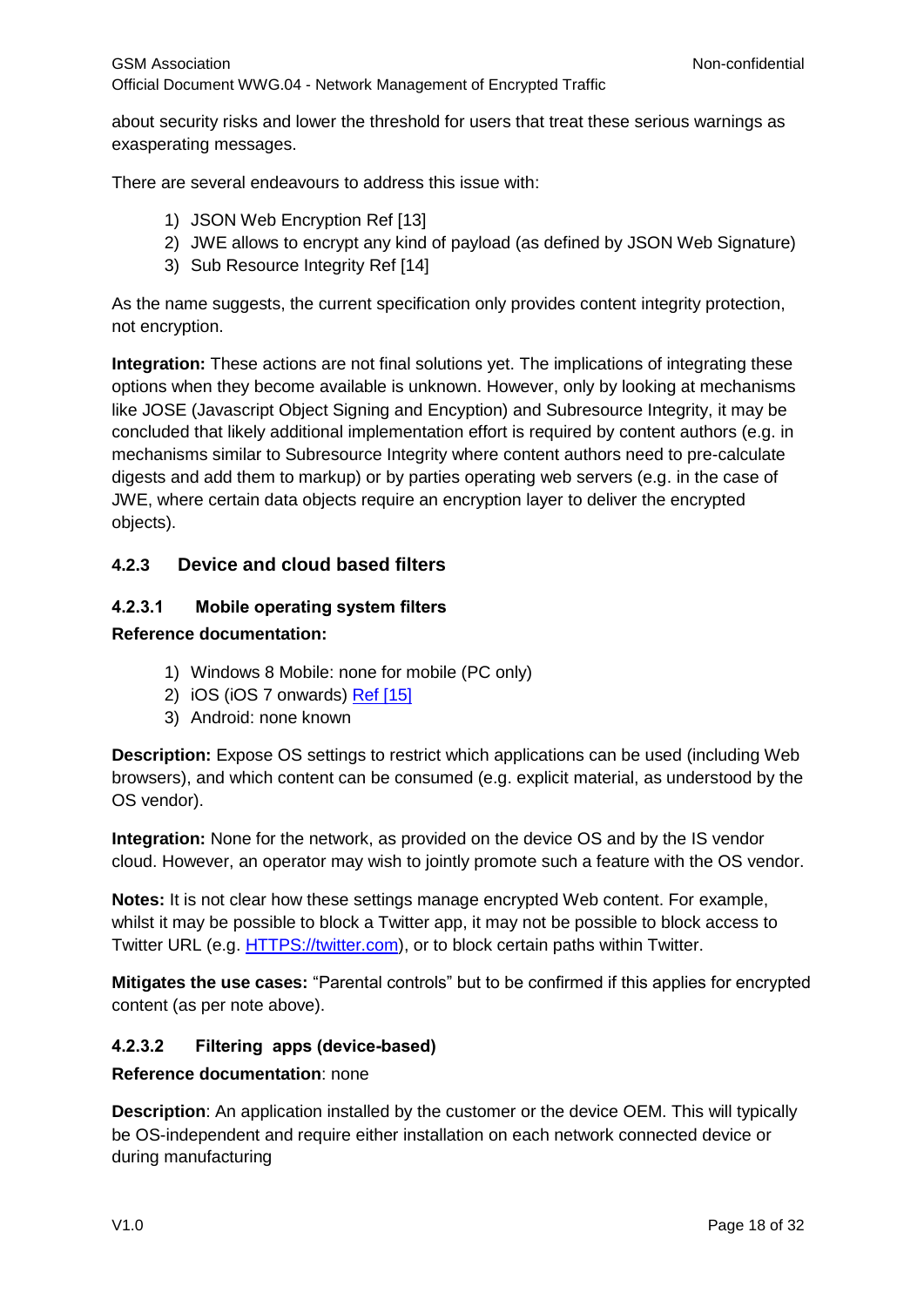**Integration:** None for the network, however many operators develop or champion highquality filtering apps in their markets.

**Examples:** An Android application called Net Nanny [Ref \[16\].](#page-6-0)

**Notes:** Since these apps reside on the device, there is less privacy impact if they are party to the content of encrypted communications. This is because the app client is already trusted by the user (i.e. it sees plaintext), and a filtering functionality within the app could be considered as a second user agent of that client, rather than an unauthorised intercepting party. There is a difference of opinion on this point and this can vary between operators and territories.

The effect is mostly limited to Android where the app has been granted root privileges to filter the HTTP and HTTPS stack.

For iOS: 3rd party apps that block or filter Safari traffic appear to be impossible with iOS apps due to the iOS sandbox restricting such privileges.

**Mitigates the use cases**: "Parental control"

**Limitations:** This solution likely works only for particular operating systems and therefore only for a subset of the devices available in the market.

#### **4.2.3.3 Filtering browsers**

#### **Reference documentation:** N/A

**Description:** The user is constrained to browsing via a specific 'filtering' browser.

**Integration:** Manual by user.

**Example:** AVG's Family Safety solution [Ref \[17\].](#page-6-0)

This utilises a configurable filter and monitor which may be set on the device or via the AVG PC client.

**Mitigates the use cases:** "parental controls", but only for Web browsing via devices with OS-restrictions on which applications can be used.

**Limitations:** This solution only works if users are accepting to work with such dedicated filtering browsers. Most likely this is only a subset of the overall user group. The solution also requires that the OS can limit Web browsing to a particular browser; otherwise the filter can be bypassed by utilising a secondary browser app that may be installed by the user.

#### **4.2.3.4 Filtering-apps (centralised)**

**Description:** A cloud service to monitor and manage a group of family devices (Enterprisefacing solutions are not in the scope of this document).

**Integration:** Manual by user.

**Example:** Parents can register with a cloud based 'parental controls' service which they access from their PC. It can be used to configure access controls across their family's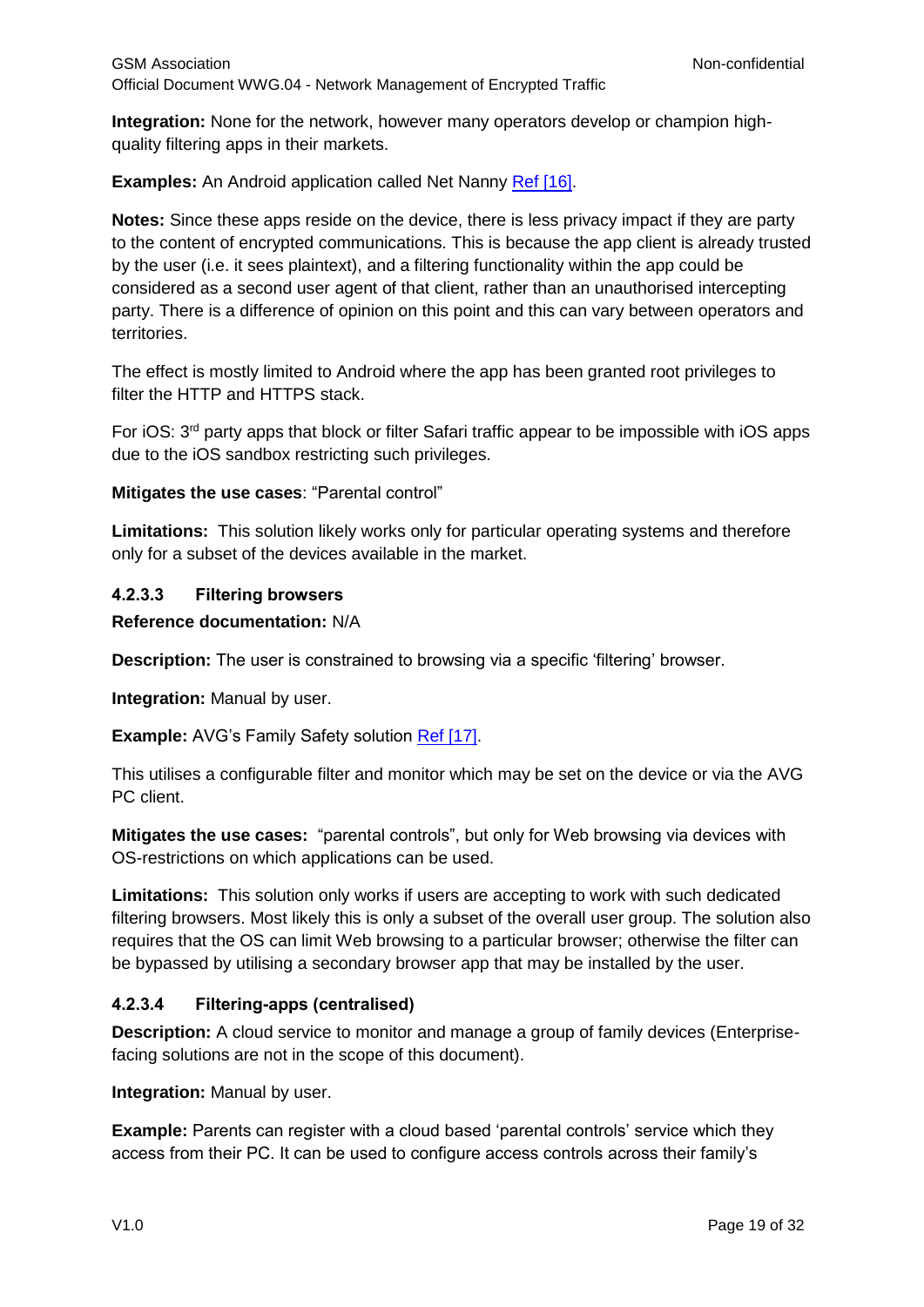mobile devices, including when to allow device access to the internet, blacklist enforcement, filters based on profane/sexual/violent content.

**Notes:** This solution seems to be only available for Enterprise use at the time of writing.

**Mitigates the use cases:** "Parental controls"

#### **4.2.3.5 Filtering with per-service permission**

**Description**: Within a given app or Web service, the user grants access to an external monitoring application to view the user's activity and possibly block certain activities.

#### **Integration**: Manual by user

**Notes:** With Web services that implement a consent model such as OAUTH, it would be possible for the user to consent to their activity being accessible to an external service, allowing the external service to filter activity according to configured rules. However, sending all activity to an external service may introduce unacceptable latency, therefore an acceptable solution may require the social network to flag certain content and only inform the external service when attempts are made to access such content. This can be challenging to implement in practice.

**Mitigates the use cases:** "Parental controls"

### <span id="page-19-0"></span>**4.2.4 TCP encryption without Authentication**

**Working documentation**: IETF Working Groups are actively developing solutions for a new TCP protocol called TCPINC [Ref \[18\]](#page-6-0)

**Scope:** Provide an alternative to TLS for encryption HTTP:// URIs traffic.

**Status:** The IETF created the TCP Increased Security (TCPINC) WG to specify solutions which protect TCP traffic from passive eavesdropping. The goal is to provide unprotected TCP connections with encryption solutions transparently such as opportunistic security.

The Working Group will develop extensions of the TCP protocol and new API to provide integrity protection and unauthenticated encryption of TCP streams.

Four individual propositions have been presented:

- 1. TCPcrypt [Ref \[19\]:](#page-6-0)
	- Based on 2 new TCP options (CRYPT, MAC).
	- Key negotiation leverages TCP handshake + one ACK.
	- Encrypts and protects the integrity of the payload.
	- Protects the integrity of most TCP header fields.
- 2. Upgrade to TLS [Ref \[20\]:](#page-6-0)
	- Proposes a new TCP option which indicates that the client desires upgrading the TCP connection to TLS using the legacy TLS handshake.
	- Does not encrypt the TCP header.
- 3. DTLS [Ref \[21\]:](#page-6-0)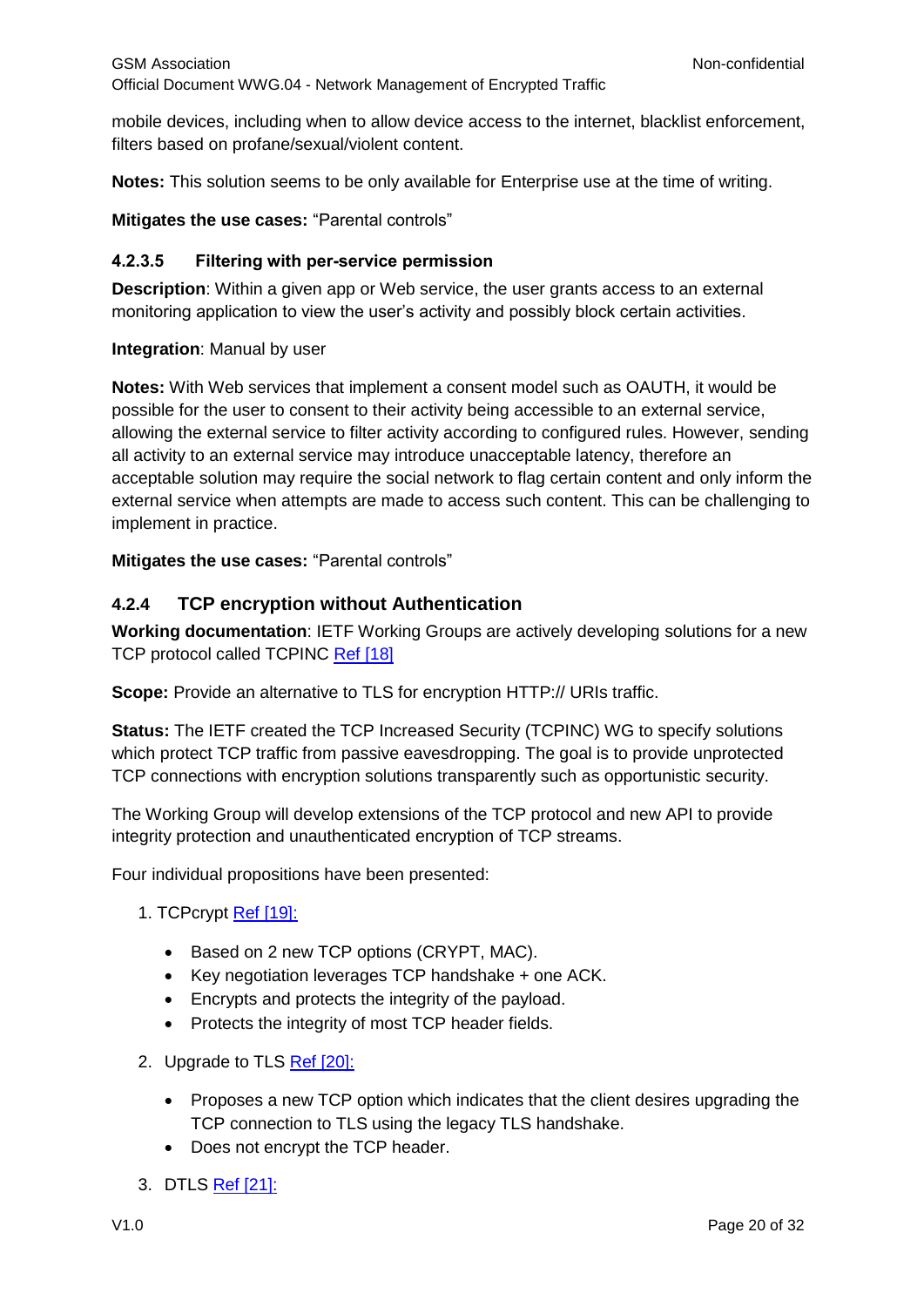- A new TCP option (DTLS Record Protection) initiates the use of DTLS in modified Authenticated Encryption with Additional Data (AEAD) mode.
- Encrypts the content and protects the integrity of the TCP header.
- 4. TCP-AO [Ref \[22\]:](#page-6-0)
	- Extends the usage of the Authentication TCP Option (TCP-AO) to encryption.

Mozilla have made the  $2^{nd}$  (Upgrade to TLS) and  $3^{rd}$  (DTLS options) proposals to IETF HTTPBIS Working Group.

**Mitigates against:** All use cases blocked by the TLS server authentication.

**Limitation:** Does not apply to 'HTTPS' scheme traffic.

**Advantages:** Does not require user consent.

# <span id="page-20-0"></span>**4.3 Managing 'end to end' HTTPS encryption**

This section covers the use of 'HTTPS' URI scheme requests from a client to a content server, also referred to as 'end to end' HTTPS. It also includes 'HTTP' URIs that have been opportunistically encrypted, but only where this encryption involves the client and origin server. It does not cover HTTP URIs carried over a browser proxy secure channel (see the mitigation options covered in Chapter 3).

# <span id="page-20-1"></span>**4.4 HTTPS today**

### <span id="page-20-2"></span>**4.4.1 What the network can know and mitigate**

TLS Server Name Indication extension and 5-tuple collectively indicate:

| <b>Source</b>                                          | Layer                          | <b>Provides</b>                  | <b>Mandatory/Optional</b> |
|--------------------------------------------------------|--------------------------------|----------------------------------|---------------------------|
| IP packet header                                       | 3 (network)                    | Source IP                        | м                         |
| IP packet header                                       | 3 (network)                    | <b>Target IP</b>                 | м                         |
| IP packet header                                       | 3 (network)                    | Protocol                         | м                         |
| TCP SYN message                                        | 4 (transport)                  | Source port, destination<br>port | м                         |
| <b>TLS ClientHello SNI</b><br>(Server Name Indication) | 5,6 (session,<br>presentation) | Host<br>(server.example.com)     | O                         |

This data can enable a coarse mitigation for the following use cases, accounting for the limitations of SNI and 5-tuple: **"**Regulatory filters", "Parental controls", **"**Customer QoE", "MNO Customer insight", "MNO Network optimization".

| Use case                              | Limitation of SNI + 5-tuple                        |
|---------------------------------------|----------------------------------------------------|
| Regulatory filters, Parental controls | Per host (optional) or IP range only. Not suitable |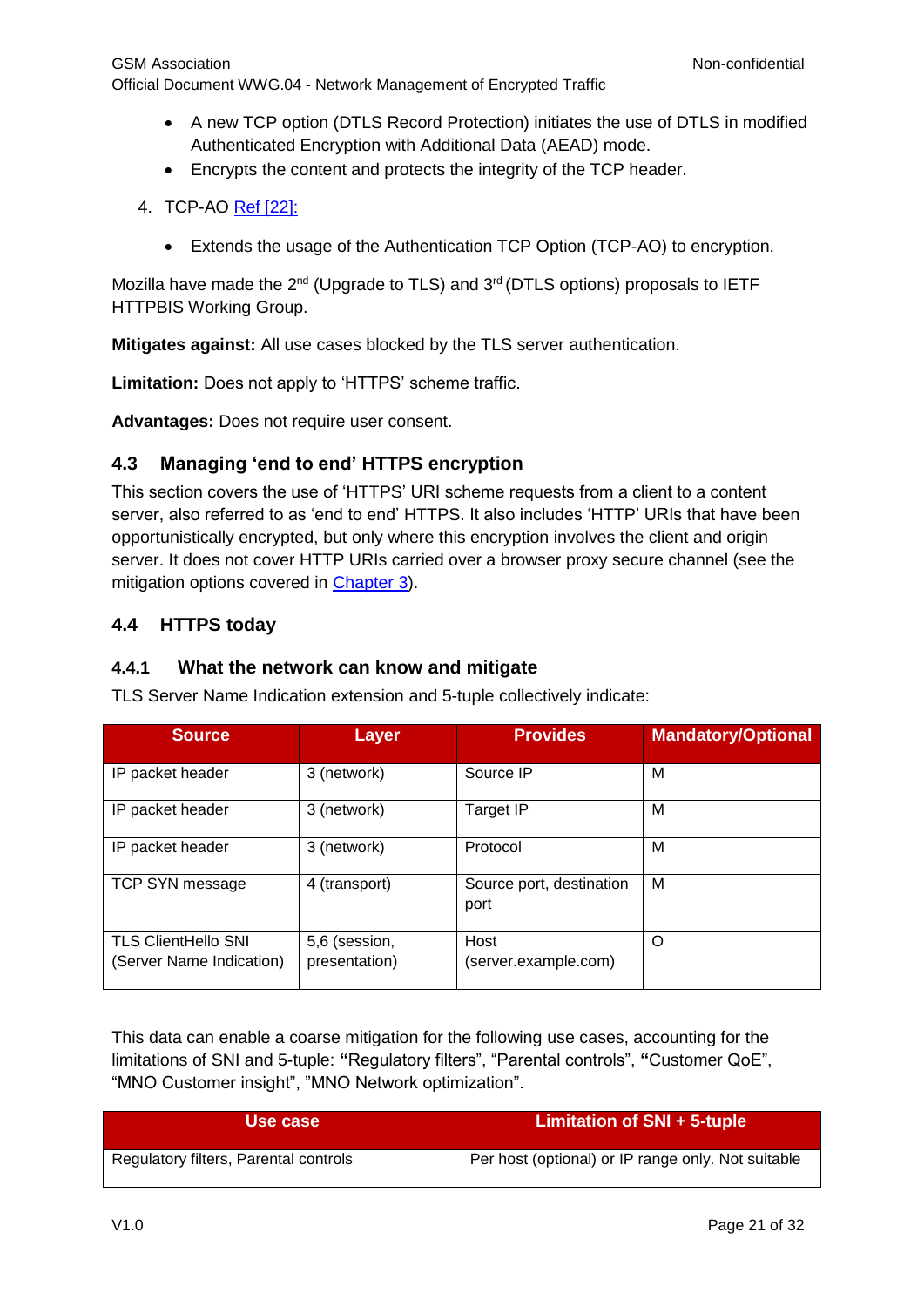|                             | for 'mixed content' sites (family and adult content)                                                                                                     |
|-----------------------------|----------------------------------------------------------------------------------------------------------------------------------------------------------|
| Customer QoE                | Per host (optional) or IP range only. Requires<br>network to keep up-to-date IP addresses of<br>content sites to provide the best use experience.        |
| <b>MNO Customer insight</b> | Per host (optional) or IP range only. Requires<br>network to keep up-to-date IP addresses of<br>content sites, with mapping to the associated<br>domain. |

In all cases the originating Source IP and Source Port may be shielded by a TCP bridge or other reverse proxy that conceals origin.

### **4.4.1.1 IPv6**

In addition to the above,IPv6 traffic may also provide:

| <b>Source</b>                                       | Layer                          | <b>Provides</b>                       | <b>Mandatory/Optional</b> |
|-----------------------------------------------------|--------------------------------|---------------------------------------|---------------------------|
| Flow label to assist<br>QoS (RFC 6437, RFC<br>6294) | 3 ( $network$ ) – IPv6<br>only | Delivery priority hint<br>from server | Optional                  |
| <b>Traffic Class to assist</b><br>QoS               | $3$ (network) – IPv6<br>only   | Delivery priority hint<br>from server | Optional                  |

**Limitations**: These attributes are network-domain specific, i.e. the network will decide how or whether to act upon them. RFC 6437 highlights problems regarding the trust of sender flow labels (similar to the issue with DiffServ), as well as denial of service risk [Ref \[23\].](#page-6-0) If sent from a trusted server, and configured by the network, then these attributes can mitigate **"**Customer QoE".

### <span id="page-21-0"></span>**4.4.2 What the network may infer from heuristics**

Heuristics supplements the SNI and 5-tuple data through matching the behaviour of an HTTPS session with previously tested behaviours.

| Layer                             | <b>Provides</b>                     |
|-----------------------------------|-------------------------------------|
| 3 (network)                       | Frequency of request/response       |
| 4 (transport) and 7 (Application) | Encrypted packet size               |
| 3 (network)                       | Active TCP connections to Source IP |

The level of confidence for heuristics typically depends on whether the content provider has a single, or main, service, or whether it offers several services (and media types) simultaneously.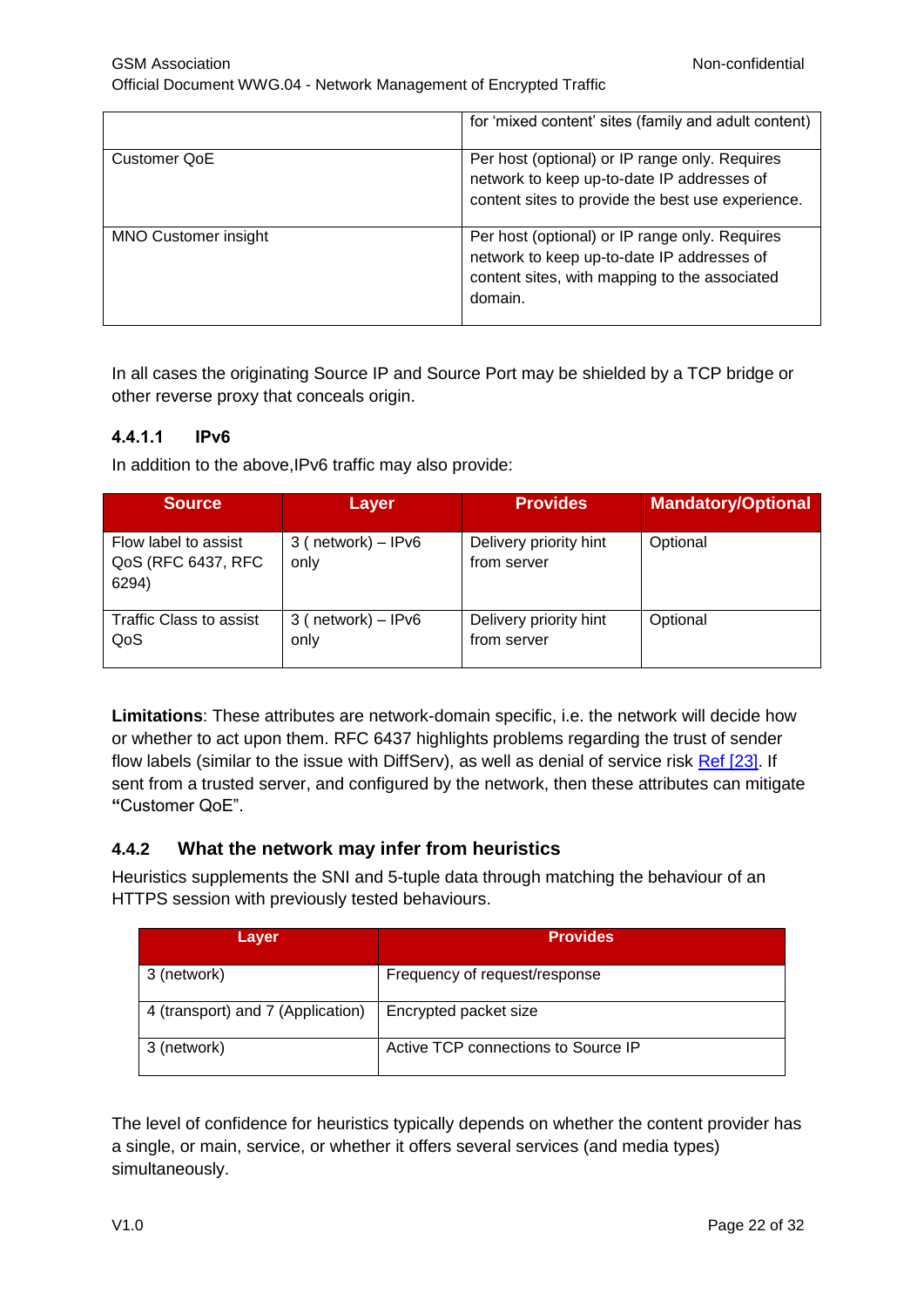First case (single or main service): heuristic differentiation can be quite accurate, typically above 90/95%. This would be the case, for instance in these examples:

- Web browsing like any newspaper
- Email like outlook.com
- VoIP like Viber
- Video Streaming like Netflix
- Instant Messaging services like Whatsapp

Second case, provider with multiple services. Differentiating between web browsing and email for a provider that serves both is typically not possible. For VoIP, Video Streaming and Instant Messaging statistical patterns normally work with an accuracy >70%. But this depends on the relative importance of each service. For instance it is much more difficult to differentiate Facebook Messenger chats that go together with a huge browsing load, than Skype IM that goes together with Voice or Video.

# <span id="page-22-0"></span>**4.4.3 Evolving encryption standards which may further hinder the network**

# <span id="page-22-1"></span>**4.4.4 TLS 1.3**

The draft RFC for TLS v1.3 (Ref [24]) and mailing list discussions indicate that the TLS Server Name Indication extension may be passed encrypted. Whilst this decision has not been finalised, it would remove SNI visibility for servers that have upgraded to TLS v1.3, leaving network operators to determine the server host from the 5-tuple, which may be less accurate. Hence TLS 1.3 with encrypted SNI may hinder the network in coarse (domainwide) mitigations.

# <span id="page-22-2"></span>**4.4.5 Opportunistic encryption**

Opportunistic encryption for HTTP URIs [\[Ref](#page-6-0) 25] describes how 'HTTP' scheme URIs, normally requested without encryption, can be accessed using TLS to mitigate passive snooping attacks. This is facilitated by use of HTTP Alternate Services [\[Ref 26\]](#page-6-0) as explained in the document developed by W3C increasing HTTP Transport Confidentiality with TLS based Alternate Service [\[Ref 27\]](#page-6-0).

In summary, a request to an unencrypted 'HTTP' URI can be routed via client-server negotiation to be served over TLS. A server software upgrade is required to support this. This creates encrypted transport but without server authentication. The intention is to raise the complexity of passive eavesdropping: sites requiring stronger security would continue to utilise a full TLS implementation with 'HTTPS' scheme URIs. Although associated with HTTP/2, it is not part of the core spec and is currently an experimental draft.

Opportunistic encryption does not require certificate authentication and therefore may be attractive for sites wishing to increase privacy without a significant cost. The network would still retain some visibility of the request based on the initial 'HTTP' request which initiated the alternate service flow.

### <span id="page-22-3"></span>**4.4.6 QUIC Crypto**

"QUIC is a datagram protocol, and the full payload of each datagram (above the UDP layer) is authenticated and encrypted once keys have been established" [\[Ref 28\]](#page-6-0).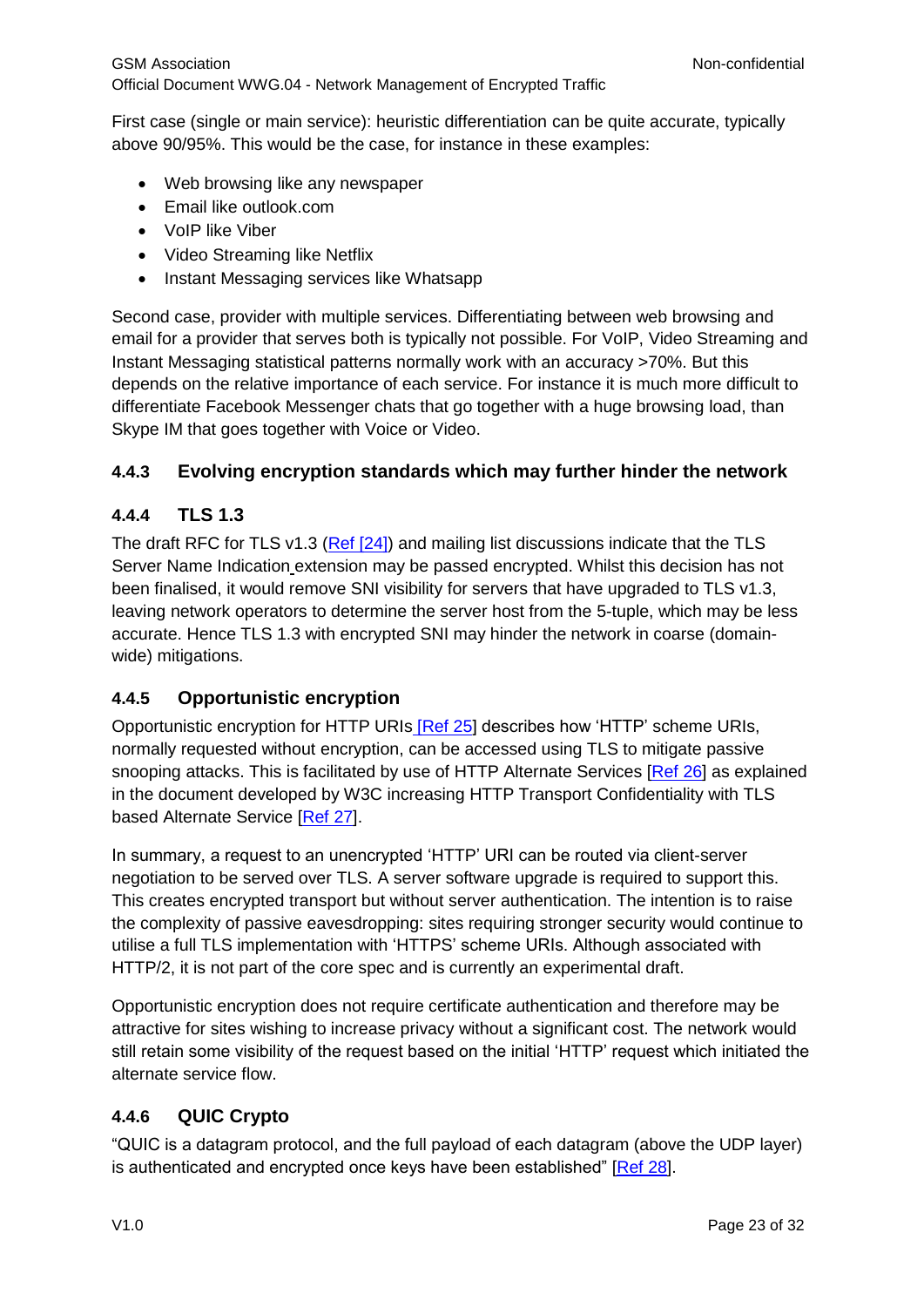QUIC protocol does not use TLS for reasons explained in the QUIC Crypto document [\[Ref 29\]](#page-6-0) – is because it is to improve on TLS efficiency, mitigate server IP address spoofing, and mitigate replay attacks.

One key point of QUIC is to reduce Round-Trip Time (RTT) to zero during connection establishment: i.e. the clientHello message will be immediately followed by the data request message without waiting for a server response. This clientHello message does allow a SNI (Server Name Indication), but first of all this is optional, and on the other hand, it does not require to pass the initial request (namely the first time when the client visits the server).

Therefore QUIC Crypto (at time of writing) will reduce Server Name Indication visibility for the network operator. It is feasible that an operator could match up the first client Hello message to a subsequent session to the same server, and hence infer the server name – but only if SNI was passed in the first client Hello message.

Other key points:

- Crypto is on by default; with the rationale not due to security but rather to ease endto-end implementation. Google states in the QUIC document that traffic is going to be encrypted because it is the only method guarantees middle boxes passes the transmission when they try to filter or improve the traffic.
- It is unclear if and how QUIC Crypto can be disabled, because the handshake phase bundles the basic anti-DoS features that are key for the robustness of an UDP based protocol together with the 2-phase key agreement. This could be quite difficult to separate.
- End-to-end QUIC Crypto has a level of security equivalent to TLS with Perfect Forward Secrecy [\[Ref 30\]](#page-6-0) cipher suite (e.g. very high); but with an aim of improved performance.

### <span id="page-23-0"></span>**4.4.7 IETF TCPINC working group**

**Working documentation:** IETF has a number of working documents on this research project [\[Ref 31\]](#page-6-0)

**Scope:** Provide an alternative to TLS for encryption HTTP:// URIs traffic. In short, the payload is encrypted, but the server is not authenticated.

**Status:** The IETF created the TCP Increased Security (TCPINC) WG to specify solutions which preserve TCP traffic from passive eavesdropping. The goal is to provide unprotected TCP connections with encryption solutions transparently and massively deployable (opportunistic security).

The WG will develop extensions of the TCP protocol and new API to provide integrity protection and unauthenticated encryption of TCP streams.

The 4 individual propositions were presented during the IETF 91meeting in Toronto:

- 1. TCPcrypt
	- Based on 2 new TCP options (CRYPT, MAC);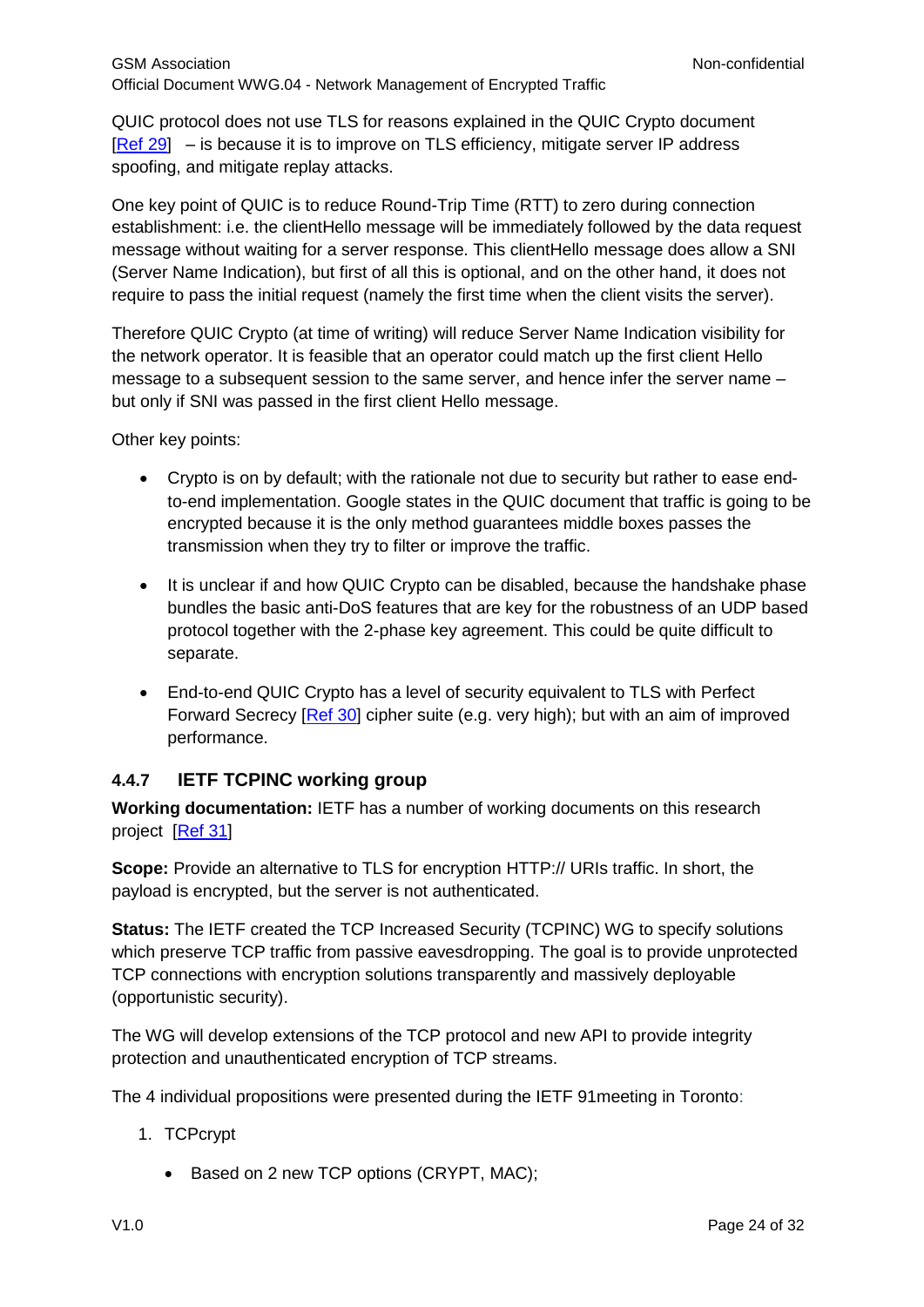- Keys negotiation leverages TCP handshake + one ACK;
- Encrypts and protects the integrity of the payload;
- Protects the integrity of most TCP header fields.
- 2. Upgrade to TLS
	- Proposes a new TCP option which indicates that the client desires upgrading the TCP connection to TLS using the legacy TLS handshake;
	- Does not encrypt the TCP header.
- 3. DTLS
	- A new TCP option (DTLS Record Protection) initiates the use of DTLS in modified Authenticated Encryption with Additional Data (AEAD) mode;
	- Encrypts the content and protects the integrity of the TCP header.
- 4. TCP-AO
	- Extends the usage of the Authentication TCP Option (TCP-AO) to encryption;

The 2nd and 3rd proposals above proposals are developed by Mozilla.

# <span id="page-24-0"></span>**4.5 Smarter encryption: proposals to help network visibility**

# <span id="page-24-1"></span>**4.5.1 Multiparty Content Integrity and Confidentility (MCIC)**

The section on MCIC (also known as Object Level Encryption) describes methods whereby metadata pertinent to the network is made visible, but content payload is not.

**Factors for success:** The current integration method requires work at the content server to encrypt the different objects. This may be seen as more difficult than sending all content via a single encrypted tunnel. Therefore content publisher buy-in is likely to be a challenge, and will need to be encouraged by clear demonstration of the benefits (for example, the network will be able to provide improved customer experience).

IETF security advocates will need to be confident that any new standard does not weaken TLS. Rather that the network is allowed access only to metadata necessary for management functions. There may be pushback on certain network functions that are considered commercial (such as zero rating) as opposed to quality of experience related.

# <span id="page-24-2"></span>**4.5.2 Attribute-Based Encryption**

This approach differs from symmetric key encryption in that servers and clients do not need to share secret keys. A client can decrypt data only if its key is privileged to do so – as indicated by policies embedded in the ciphertext.

Attribute-Based encryption uses a Key authority: therefore it can be relevant for operator networks if the network is provided with a key allowing access only to certain information to allow routing, optimisation etc.

This is not yet standardised but there is a draft document developed for initial reference [\[Ref](#page-6-0)  [32\]](#page-6-0)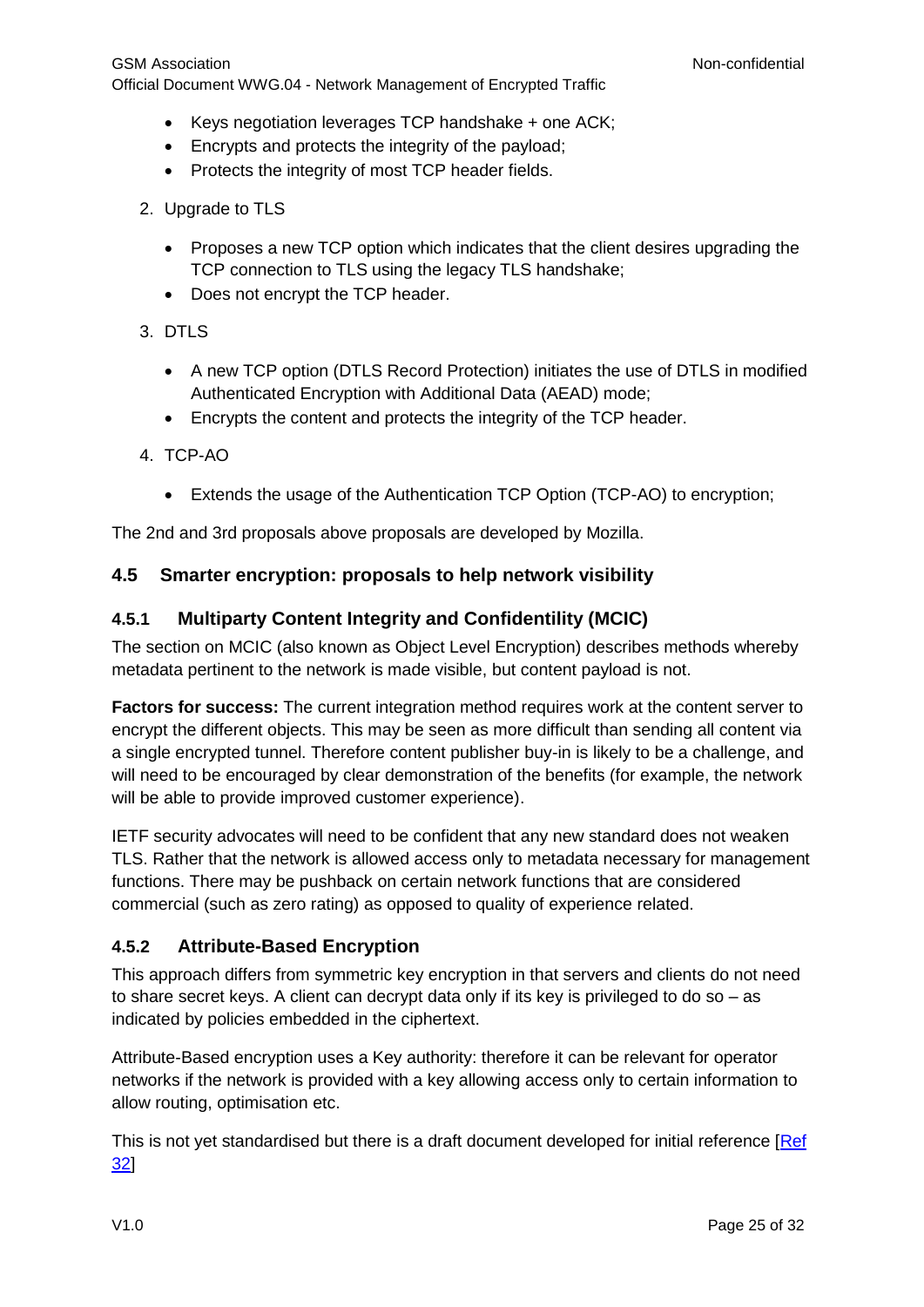# <span id="page-25-0"></span>**4.5.3 TCP Minion and SPUD**

[TCP Minion](http://dedis.cs.yale.edu/2009/tng/papers/nsdi12.pdf) [\[Ref 33\]](#page-6-0) and SPUD [\[Ref 34\]](#page-6-0) propose improvements to TCP delivery, but thus far it is not clear if these protocols will impact network visibility of encrypted traffic. SPUD ('protocol inside UDP' has a goal to *'expose minimum information to get midpoints to allow traffic',* where 'midpoint' includes operator networks.)

# <span id="page-25-1"></span>**4.5.4 Why would content servers implement these network friendly approaches?**

Content servers would accept the cost of implementing solutions such as object or attribute based encryption so there needs to be a clear benefit to them. For both the network and the server, customer experience is a shared priority so there needs to be an understanding on how new approaches improve this.

An example could be the network being granted access to meta data sufficient to provide traffic management functions, whilst the server (and customer) retain control of privacy.

Certain deep packet inspection capabilities are lost to the network in order to maintain privacy and security. This may be a necessary compromise to gain support from content publishers to allow at least network traffic management and coarse filters to operate in an encrypted Web.

# <span id="page-25-2"></span>**4.6 New transport methodologies and impact on network visibility**

# <span id="page-25-3"></span>**4.6.1 Multipath TCP (MPTCP)**

Multipath TCP [\[Ref 35\]](#page-6-0) (MPTCP) extends TCP to allow a TCP connection to use multiple paths. This enables a device to simultaneously use multiple IP interfaces to achieve better throughput and resiliency. For instance, a mobile device connected to a 3GPP network and one or more WiFi networks can use MPTCP to achieve better throughput and session continuity if one of the paths is disrupted. It is important to consider that the WiFi connections can be over carrier WiFi, public WiFi, or private WiFi networks, each controlled by different operators, none of which need to be the same as the one providing the mobile connectivity.

In order for a device to utilize MPTCP, there needs to be an entity in the network that can terminate the MPTCP flows. This could be the application server or an MPTCP proxy between the device and the application server.

# **4.6.1.1 MPTCP impact on network visibility, HTTPS traffic**

In the case where the application server has inherent support for MPTCP, then the individual subflows can take different paths to reach the destination application server. This makes visibility into the complete TCP connection difficult since the subflows may pass through several operator networks. Therefore, any traffic identification and policy enforcement would need to be based on the five tuple information in the IP header. Service classification based on heuristics may not be possible.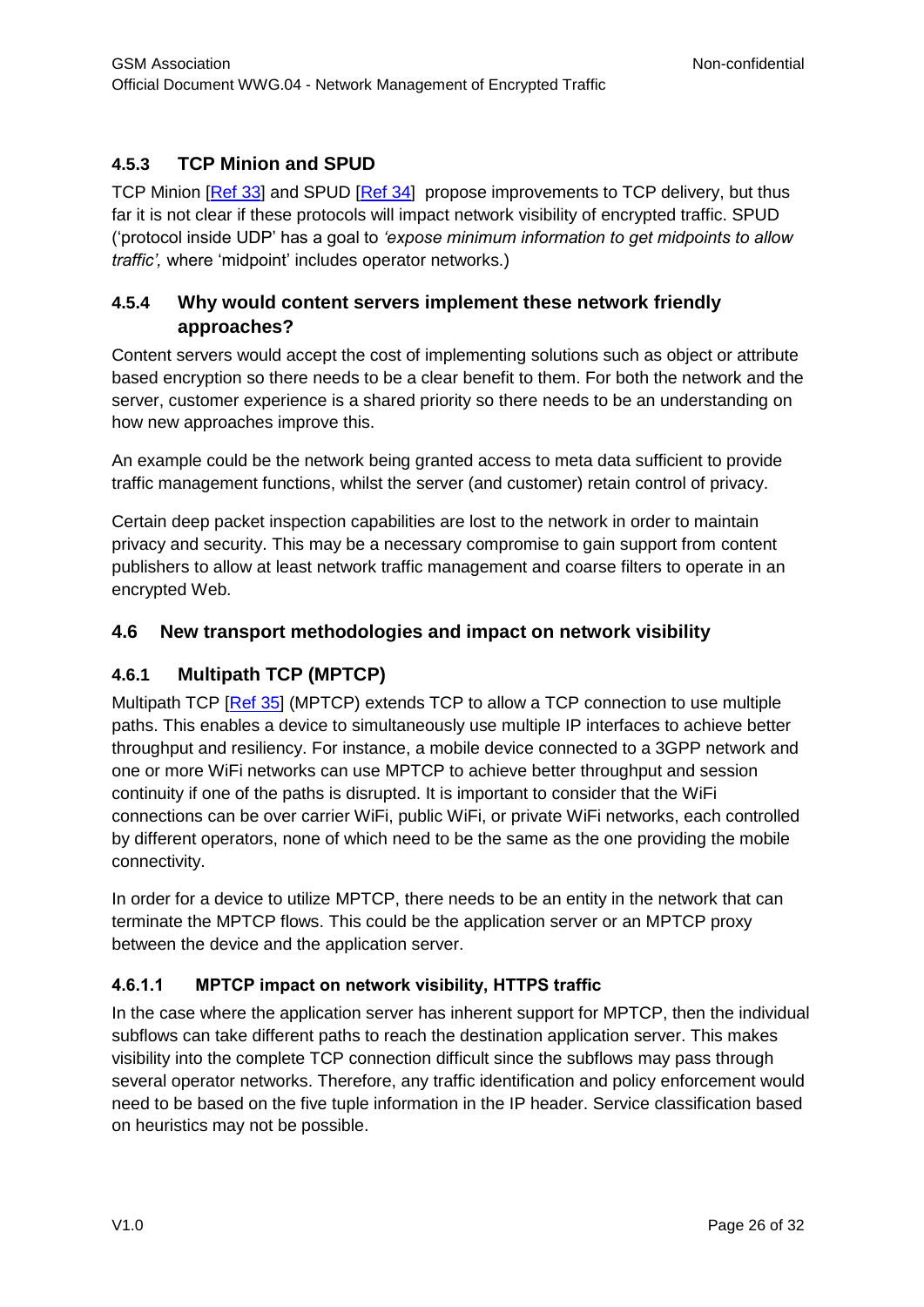In MPTCP the network is aware whether the TCP path is single or one out of multiple paths in the same TCP connection. This enables operators to take special actions on MPTCP.

In the case where an MPTCP Proxy is used, all subflows would terminate on the MPTCP Proxy on the device facing side and become a vanilla TCP connection towards the application server. If the MPTCP Proxy is controlled by the operator, then visibility of the TCP connections is possible.

# **4.6.1.2 MPQUIC additional implications compared to MPTCP, HTTPS traffic**

The network cannot identify whether a QUIC stream is Multi-Path QUIC or just a single stream. This hinders separate actions on MPQUIC (like blocking).

MPQUIC also makes it easier to dynamically add or switch between connections, further complicating e.g. heuristics.

# <span id="page-26-0"></span>**4.6.2 Multiplexed HTTP/2 over TLS**

[HTTP/2](http://http2.github.io/http2-spec/index.html) , as with SPDY, promotes multiplexing of multiple streams over the same TCP connection. This is likely to have an impact on heuristics systems utilising TLS Server Name Indication extension and 5-tuple, because these reveal information about a single TCP connection.

For example, if "socialnetwork.example.com" serves a range of Web pages, VoIP, video streams, Instant Messaging sessions and photo galleries, they may wish to multiplex a user session to reduce the number of required TCP connections. If they utilise a reverse proxy to aggregate these content types, then even a server name indication or 5-tuple will only reveal the domain of the reverse proxy. Heuristics will need to distinguish the streams and match each to a known behaviour pattern.

The impact on network visibility depends on the network heuristics capability whether such content aggregators will multiplex streams for mobile connections, given that packet loss in one stream will impact the TCP connection as a whole, and radio networks exhibit higher packet loss than fixed connections.

# <span id="page-26-1"></span>**4.6.3 QUIC**

As described above, QUIC (Quick UDP Internet Connection) utilises QUIC Crypto and not TLS. The impact on network visibility is reduced Server Name Indication input, and hence more reliance on lower-layer 5-tuple in heuristics.

# <span id="page-26-2"></span>**4.6.4 STS**

The Sub-Transport Session (STS) layer is a recent proposal that has been made around the recent IAB SEMI workshop (IAB Workshop on Stack Evolution in a Middlebox Internet, [HTTPS://www.iab.org/activities/workshops/semi/\)](https://www.iab.org/activities/workshops/semi/) and advocates for a session layer on top of UDP that would allow endpoints cooperate with middleboxes in the path in two ways:

- By exposing session establishment and lifetime semantics to each device along the path.
- By letting endpoints determine which middleboxes along the way perform which modifications to provide which services.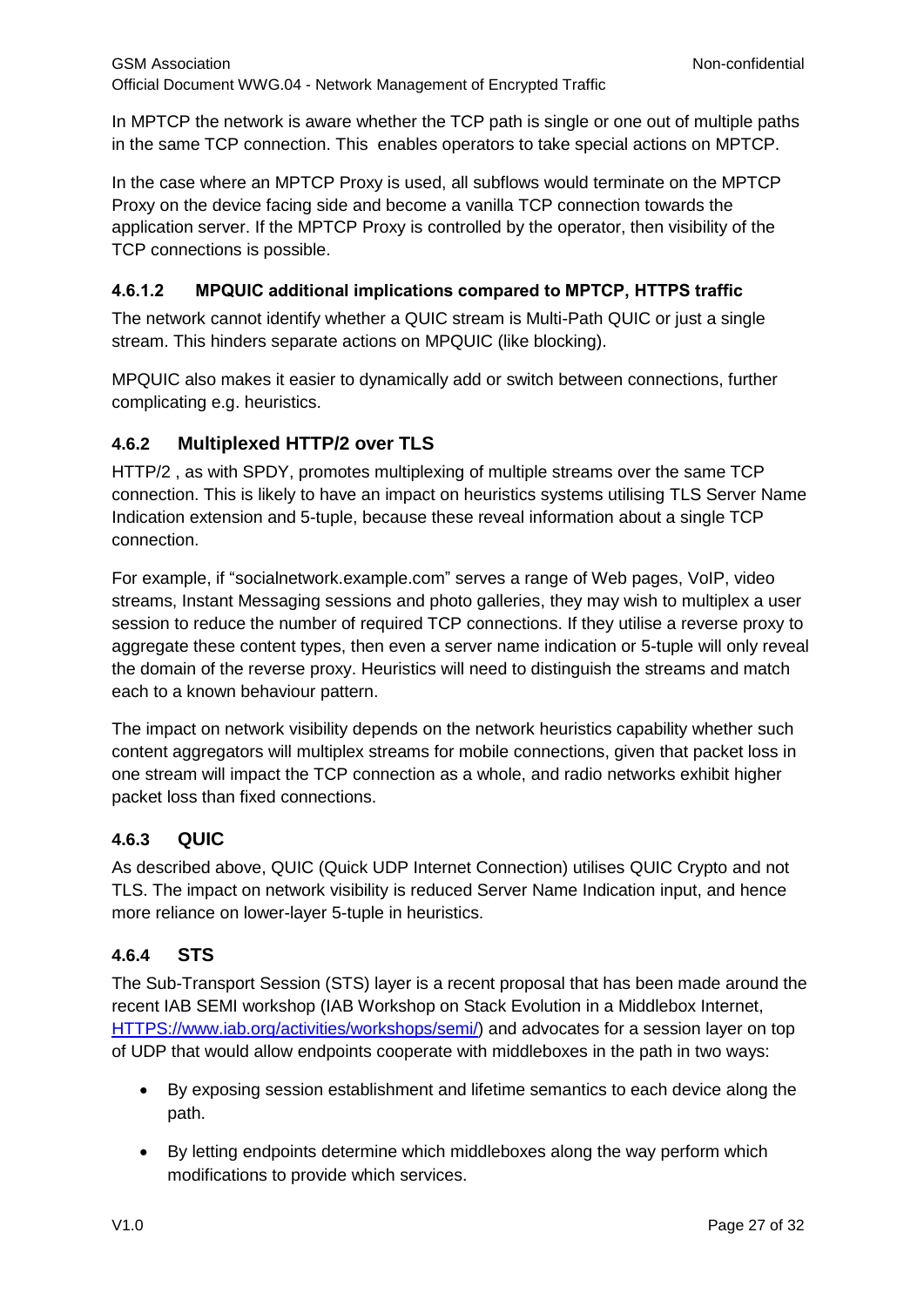Each packet-modifying device in the path would be STS-aware and would return a report on how it modifies packets and why, allowing endpoints to make decisions on the characteristics of their desired connection and establishing direct collaboration with the network elements.

# <span id="page-27-0"></span>**4.6.5 Bandwidth negotiation between client and network**

### **4.6.5.1 AEON at IETF**

AEON (Application Enabled Open Networking) was discussed informally at the last IETF meeting. This topic has not yet become an official work item. There is more work justification required to prove that AEON aims to improve on mechanisms such as DiffServ to allow feedback between application and server.

#### **4.6.5.2 CDN interface API and architecture development**

Today, major CDNs including Limelight and Akamai can agree to host and serve the content publisher's server certificate on their behalf. This is to allow both the SSL handshake and content serving to be performed by the CDN, and requires a business relationship and security assurances from the CDN to protect the content publisher's key.

This relationship can be extended to include the network operator. Since the content publisher, CDN and network all want to deliver the best customer experience, the CDN content cache can be hosted within the network. This can provide the CDN and content publisher with fast hosting close to the network edge, also offering the cache with network context to improve QoE. In return, the operator should be able to regain visibility of HTTPS CDN content requests in order to apply necessary traffic management . This would likely be a bilateral (or trilateral) business solution and therefore no standards can be recommended, however there may be an associated case, namely CDN interconnect [\[Ref 36\]](#page-4-0). This involves CDN A serving CDN B's content, because CDN B does not cover a particular territory. If the content is served over HTTPS, then CDN A will need to be a trusted party to the SSL certificate which CDN B hosts on behalf of the content publisher. This is therefore a business and technical option, to be investigated individually by operators and their CDN partners.

### <span id="page-27-1"></span>**4.7 Other factors affecting HTTPS uptake**

### <span id="page-27-2"></span>**4.7.1 Uptake of HTTPS by content servers**

The rate of uptake of HTTPS by content servers will be dictated by:

- 1) Increased customer demands for privacy
- 2) Cost of implementation
- 3) Performance impact
- 4) Publisher content being shared and served via HTTPS social networks

Options 1) and 4) are established today. However, options 2) and 3) are likely to accelerate due to the decreasing cost of certification, with [basic certificates available for free](https://www.startssl.com/?app=1) from certain providers. Improved performance is also being pushed by major Web players via [HTTPS://www.istlsfastyet.com](https://www.istlsfastyet.com/) service. 'HTTPS as a Service' providers (see below) aim to offer both reduced cost and improved performance to stimulate HTTPS uptake.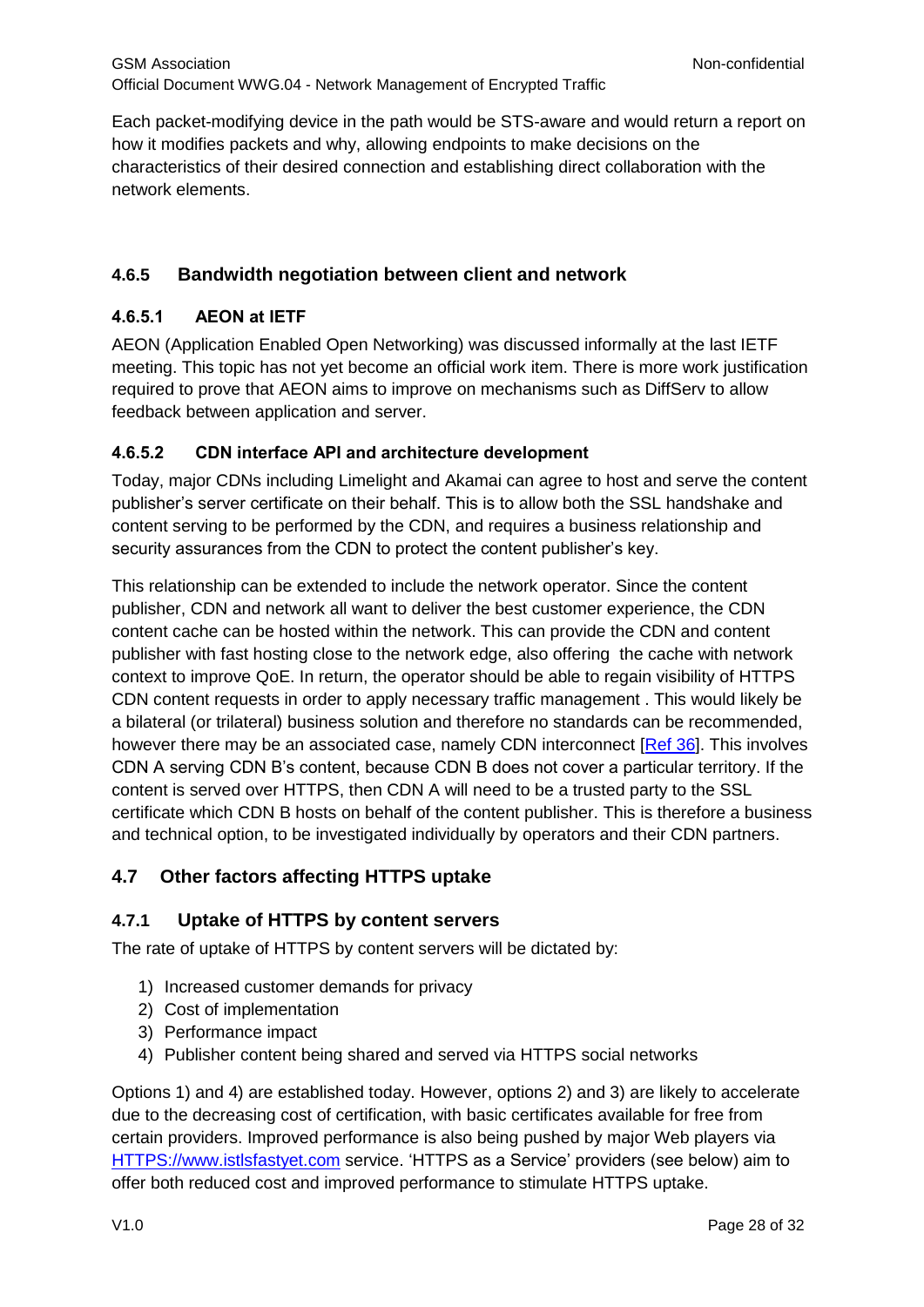# <span id="page-28-0"></span>**4.7.2 HTTPS 'as a service'**

Cloud providers such as CloudFlare and Amazon CloudFront are offering to manage the 'heavy lifting' of SSL certification. They host and provide the certificate on behalf of the content website, and Google PageSpeed is likely to follow (it is currently in a limited trial). The added benefit to the website is that these providers can also optimize their Web pages as part of the service.

Further testing is required to confirm, but it seems like the certificate can indicate the content publisher SNI rather than that of the Cloud host (although that may not be supported by older browsers)

# <span id="page-28-1"></span>**4.7.3 Mixed content**

Certain major sites (including online newspapers) do not utilize HTTPS encryption on their webservers due to the issues this causes with  $3<sup>rd</sup>$  party JavaScript (including adservers and URL shorteners). However, they will often use HTTPS for article comment login, to protect the privacy of users from politically sensitive countries.

# <span id="page-28-2"></span>**4.8 Summary and recommendations for end-to-end HTTPS**

# <span id="page-28-3"></span>**4.8.1 Collective action on end-to-end HTTPS**

Operators are encouraged to collectively support these options via the GSMA:

- 1) Continue focusing on long term technical mitigation options (as listed above).
- 2) Collaboration with industry organisations where it is sensible and meaningful.
- 3) Investigations into smarter encryption proposed for an informal meeting at IETF 92 in March 2015, either through direct attendance or contribution to preliminary objectives.
- 4) Engagement with 'aggregating' Web sites such as Facebook to have early visibility of any plans for HTTP/2 multiplexing over TLS, and formulating technical recommendations accordingly.

# <span id="page-28-4"></span>**4.8.2 Individual operator action**

Individual operators are encouraged to investigate

- 1) The heuristics offerings of their network vendors as regards their support for HTTPS end-to-end traffic, including multiplexed HTTP/2 over TLS
- 2) Discussion with CDN partners regarding hosting of CDN HTTPS caches in-network.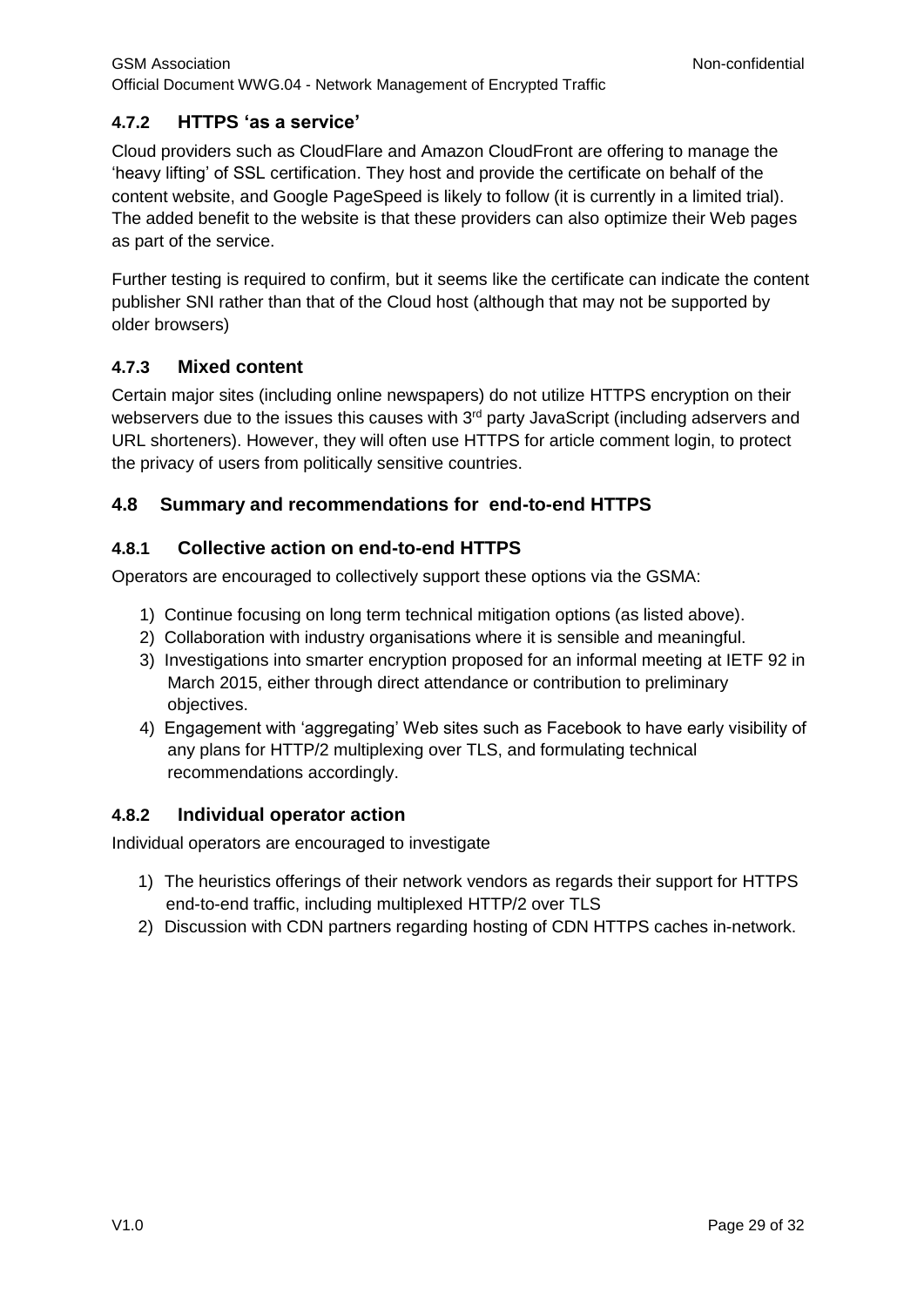# <span id="page-29-0"></span>**Annex A Categorisation of Use Cases**

Key to table

- 1. Requirements: Based on the use-cases at Ref [1]
- 2. Potential mitigation(s): for that use cases, including solutions under investigation
- 3. Existing mitigation for encrypted traffic: shows what can be achieved today, and any limitations
- 4. Source use-case: References the original use-cases from the "Proxy User Stories". "New" indicates a new use-case/requirement.

| <b>Use Cases</b>                  | <b>Requirements</b>                                                                                                                  | <b>Source use cases</b>                                                                                    |  |
|-----------------------------------|--------------------------------------------------------------------------------------------------------------------------------------|------------------------------------------------------------------------------------------------------------|--|
| <b>MNO Customer</b><br>insight    | MNO customer insight from data traffic                                                                                               | <b>New</b>                                                                                                 |  |
| Customer malware<br>protection    | Customer malware protection                                                                                                          | "Francine's Virus Scanner"                                                                                 |  |
| <b>Customer QoE</b>               | Improved customer QoE and data cost<br>savings.                                                                                      | "Xavier's Data Saving App"<br>and New                                                                      |  |
| MNO network<br>optimization       | 1) Reduced network infrastructure cost<br>2) Cell optimization of data traffic                                                       | "Darlene's Mobile Network",<br>"Wallace's network traffic flow"                                            |  |
| Regulatory filtering              | Apply regulator blacklist per-territory<br>(where applicable)                                                                        | <b>New</b>                                                                                                 |  |
| <b>MNO Smart pricing</b>          | Smart pricing, including zero-taxation, of<br>data traffic                                                                           | "Peter's Flowers delivery<br>company" and New                                                              |  |
| Parental controls                 | Kid safe-surf and access to content<br>depending on remaining data plan quota                                                        | "Nancy's kids' mobile devices"                                                                             |  |
| 3rd party service<br>augmentation | 1) Providing subscriber information to 3rd<br>parties (authentication and "data plan<br>status")<br>2) Protecting subscriber privacy | "Quincy's Online Movie<br>download store", "Liam's<br>Mobile Identity Proxy" and<br>"Mike's Music Service" |  |
| <b>MNO Services</b>               | DNS routing within the network to an<br>operator customer portal (e.g. mobile top<br>up)                                             | <b>New</b>                                                                                                 |  |

### <span id="page-29-1"></span>**4.9 Use-cases out-of-scope for this paper**

| <b>Category</b>             | Use-case                                    | Reasons for outside MNO<br><b>scope</b>                  |
|-----------------------------|---------------------------------------------|----------------------------------------------------------|
| Censorship<br>circumvention | <b>Ulrich's Censorship</b><br>Circumvention | Fixed network (Other<br>tools or<br>manual proxy config) |
| Filtering/censoring         | Alex's Enterprise-Supplied Laptop           | Enterprise fixed network use-case                        |
| Filtering/censoring         | Bobbie-Sue's BYOD at Work                   | Enterprise fixed network use-case                        |
| Filtering/censoring         | Henrietta's Jailhouse Schoolroom            | Enterprise fixed network use-case                        |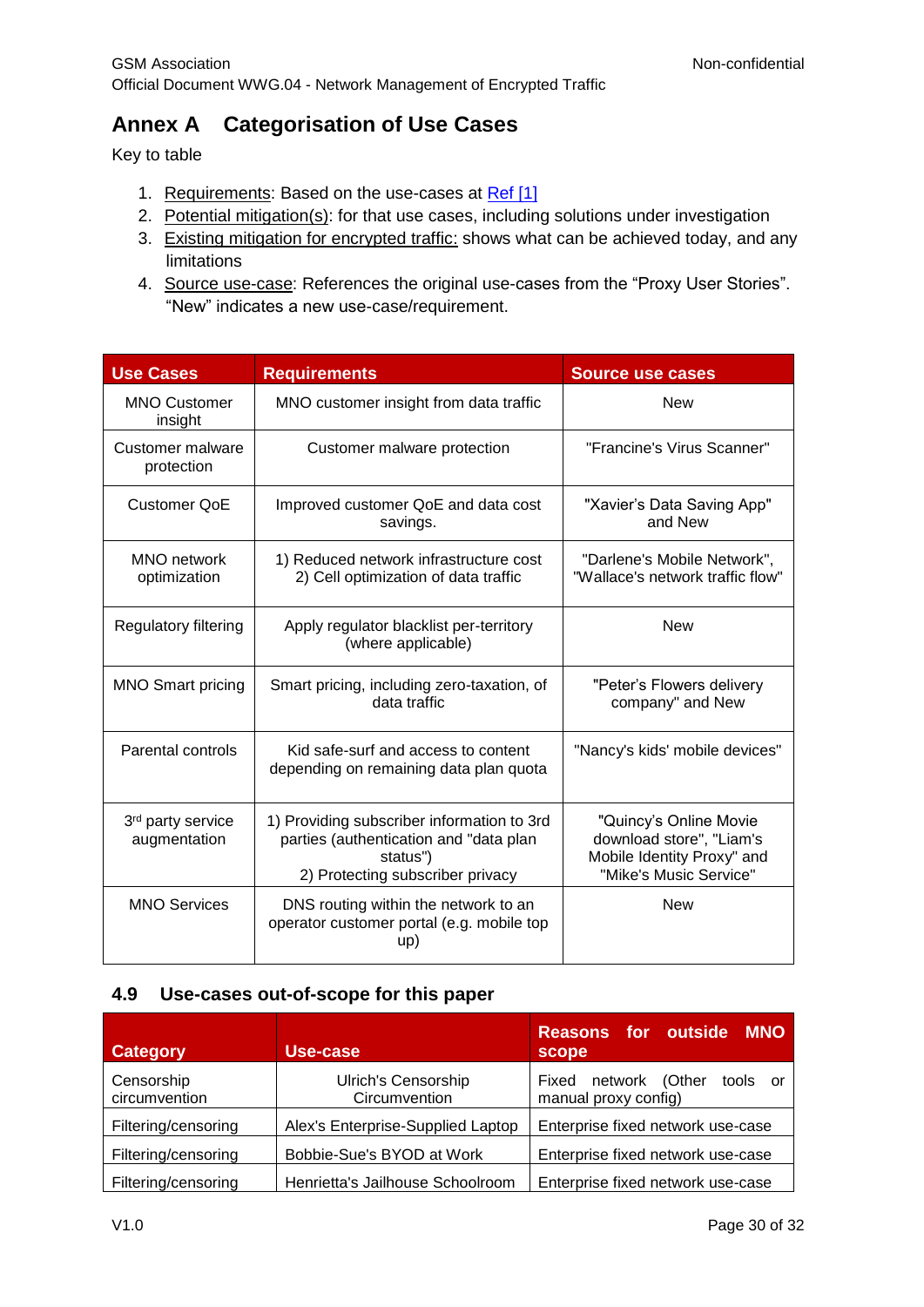| Filtering/censoring                            | Ian's Compliance Mission                                                  | Enterprise fixed network use-case                         |  |
|------------------------------------------------|---------------------------------------------------------------------------|-----------------------------------------------------------|--|
| Filtering/censoring                            | Home fixed network use-case<br>Kirk's Kids                                |                                                           |  |
| Filtering/censoring                            | <b>Oscar's Certification Company</b><br>Enterprise fixed network use-case |                                                           |  |
| Filtering/censoring                            | Library<br>Vicky's School<br>and<br>Internet Access                       | Enterprise fixed network use-case                         |  |
| Filtering/censoring<br>&<br>Malware protection | My home is my castle                                                      | Home fixed network use-case                               |  |
| Home network proxy<br>discovery?!              | Jane's Thing                                                              | Home fixed network use-case                               |  |
| Improved QOE                                   | <b>Students' Shared Cache</b>                                             | Shared fixed network infrastructure<br>use-case           |  |
| Improved QOE                                   | Tom's Rural Broadband                                                     | Shared<br>satellite<br>network<br>infrastructure use-case |  |
| Improved QOE                                   | Eliot's Village Internet Connection                                       | Shared fixed network infrastructure<br>use-case           |  |
| <b>Network</b><br>authentication               | Charlie's Coffee Shop                                                     | Enterprise fixed network use-case                         |  |
| Network based<br>app<br>debugging              | Fixed network use-case<br><b>Grant's Debugging Proxy</b>                  |                                                           |  |